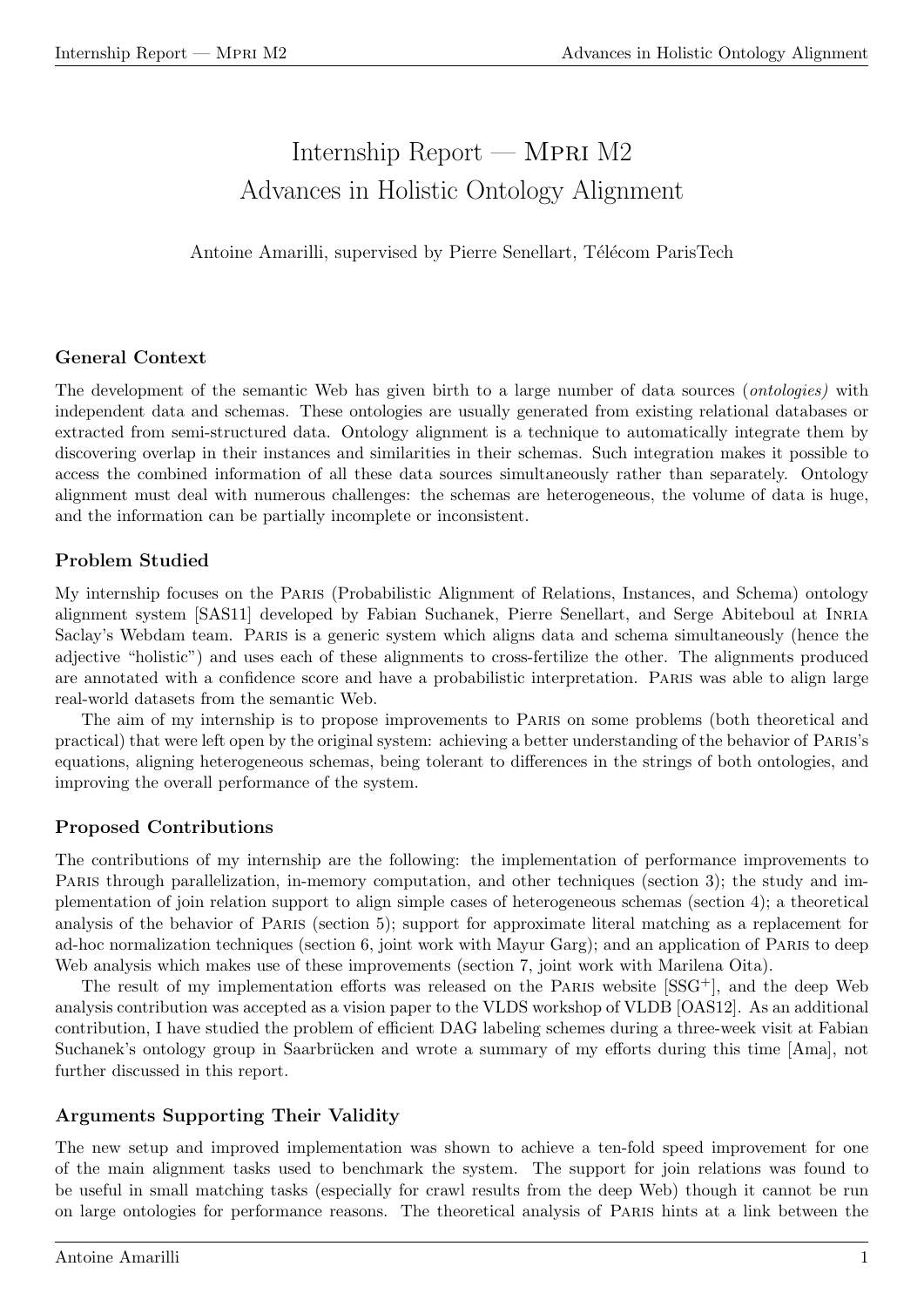probabilistic model justifying the equations of Paris and a variant of Green measures, which suggest possible alternative choices for the design of Paris. The literal matching technique was benchmarked and shown to match the performance of ad-hoc normalization used for one of the original datasets used to evaluate Paris. The application of Paris to deep Web analysis showed promising results by managing to outline the semantics of the Amazon book search Web form, which showcased the use of join relations and approximate literal matching.

### Summary and Future Work

During my internship, I have proposed several improvements to the Paris system which address some of its original shortcomings. This contribution should both improve the performance of Paris on existing matching tasks and make it possible to attempt matching tasks between more heterogeneous or noisy ontologies. The next step would be to obtain more experimental proof of this claim.

Several questions are left open. The natural generalization of join relation alignment is the alignment of arbitrary patterns between ontologies, though we would need an elaborate way to chose candidate patterns to ensure that the task is still tractable. Approximate literal matching techniques could be extended to handle all datatypes and not just strings. Other possible incremental improvements to the Paris system would be an improved class alignment to align unions and intersections of classes, though this is another special case of generic pattern alignment.

More fundamental efforts to improve Paris would be to achieve a better understanding of its model by linking it to such formalisms as weighted Max-SAT or Markov Logic Networks [RD06], and maybe use these formalisms to derive a new model with stronger guarantees. Another ambitious goal would be to ensure the scalability of Paris to larger tasks, either through distributed computation or with a different, more efficient algorithm.

A very interesting "next question" would be the design of an ontology matching system inspired by Paris but scaled to a large number of data sources from the Web. The aim of such efforts would be to integrate both general and specialized data sources of various natures on the Web: semantic Web ontologies, automatically extracted information from semi-structured data or natural language text, and data crawled from the deep Web. Such a task would lead to deep questions on the management of uncertainty and subjective trust, on the attribution of facts, and on intensional processes to align remote sources through a small number of localized queries.

### Notes and Acknowledgements

Section 7 of this report has been adapted from a workshop article [OAS12] which was written in English, and large parts of this report are intended to be used for a journal presentation of [SAS11]. For these reasons, this report is written in English.

The research has been funded by the European Union's seventh framework programme, in the setting of the European Research Council grant Webdam, agreement 226513, and the FP7 grant ARCOMEM, agreement 270239.

I wish to thank my supervisor Pierre Senellart for his genuine help, his keen insights, and his impressive efficiency. I am grateful to Fabian Suchanek for a very pleasant and productive stay at MPI and for his constant availability both in person and via email. Thanks to Marilena Oita for our fruitful collaboration and to Mayur Garg for his contribution to the code. Thanks to Serge Abiteboul, David Montoya, and Emilien Antoine for ´ helpful discussion during our "Data Integration at Large" meetings. Thanks to Rainer Gemulla for insight on join functionalities.

Last but not least, thanks to Pierre for his careful proofreading of this report, and to Robin for helpful comments.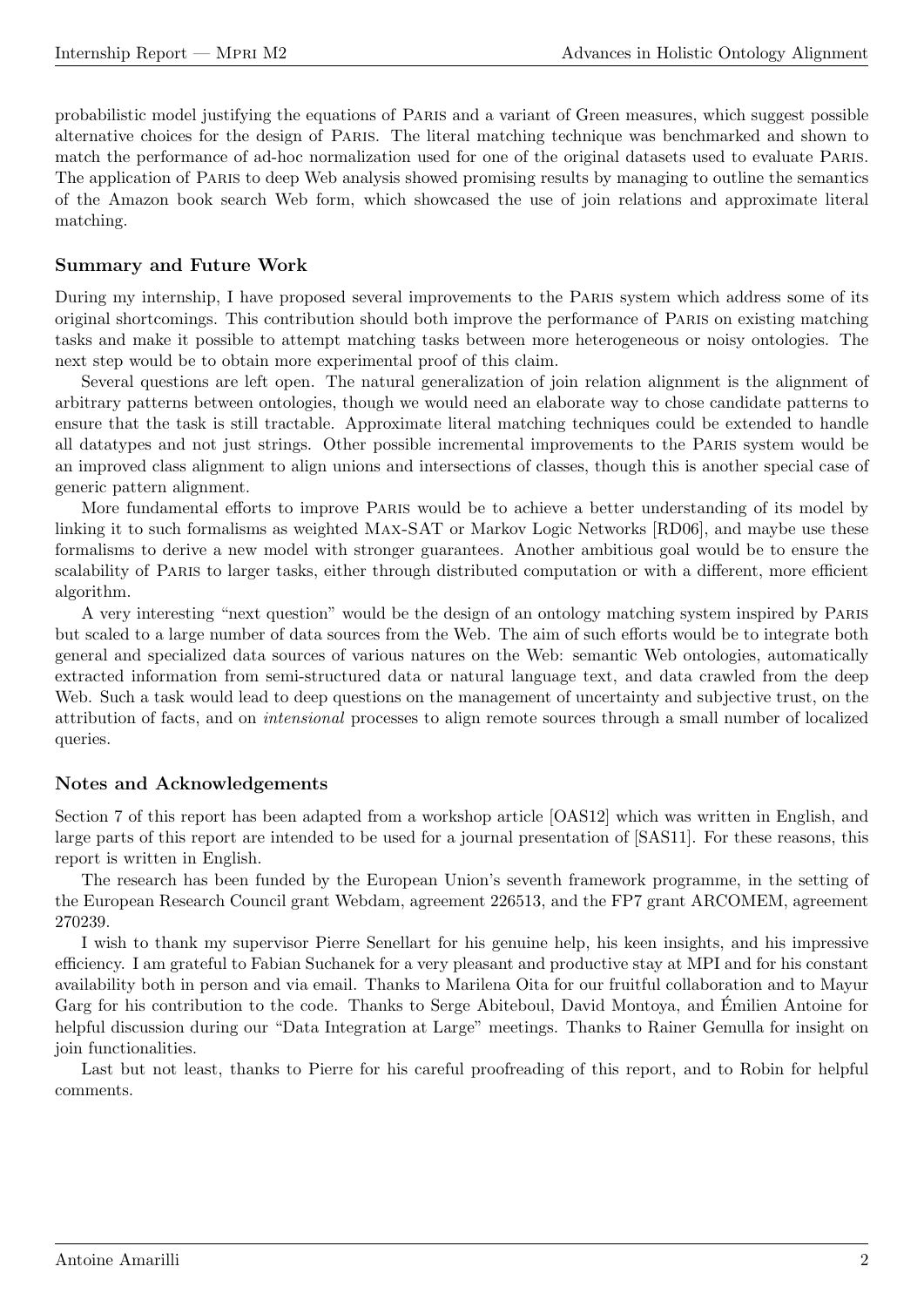# 1 Background

In this section, I review the general setting of my internship: I present the semantic Web and the problem of ontology alignment.

# 1.1 Ontologies and the Semantic Web

Motivation. Most of the information on the Web today is written directly for humans in semi-structured HTML documents. The semantic Web is an effort to promote standards for structured, semantically-annotated information on the Web, which allows us to trade some of the convenience of natural language text in exchange for the numerous advantages of structured data. Motivations include ensuring interoperability between different organizations, building complex systems which rely transparently on data from various sources, automatically checking the consistency of the data, performing machine reasoning on it to infer knowledge from it, and answering complex queries on it.

RDF. The main standard to state information on the semantic Web is RDF [W3C04d]. An RDF document is a set of *triples*: each triple contains a *subject* position, an *object* position, and a *predicate* position, and each position contains a Uniform Resource Identifier (URI) which identifies a resource (except the object position which may contain a literal value instead, as will be seen later). The triple expresses that the resources occurring at the subject and object positions are related by the resource occurring at the predicate position. In theory, a given resource can occur indifferently at subject, object and predicate positions; however, in practice, resources can be separated in those which appear at the subject and object positions (which we will call entities) and those which appear as predicates (which we will call *relations* or *properties*). In our terminology, an *ontology* is simply an RDF document.

URIs. URIs used to identify resources can be of two kinds. They can be the well-known Uniform Resource Locators (URLs), which identify resources by their location indicated as a *scheme*, domain (domain name managed by the DNS system), and path (managed by the domain owner): for instance, http: //www.gutenberg.org/files/1400/1400-h/1400-h.htm is the URI for the Project Gutenberg online edition of Charles Dickens' Great Expectations. They can also be Uniform Resource Names (URNs) which identify uniquely a resource by a *namespace* and a *namespace-specific string*: for instance, urn:isbn:0486415864 identifies a certain paper edition of Great Expectations. URIs in RDF can be abbreviated with the use of namespace prefixes, defining for instance "dbp:" to stand for "http://dbpedia.org/". In the rest of this documents, no URNs will appear: the frequent use of namespace prefixes to shorten URIs should not be mistaken for URNs.

RDF by example. As an example, consider the following RDF triple (expressed in N-Triples notation, details follow) from the DB pedia  $[BLK^+09]$  ontology. This triple would be rendered in natural language as "Paris is located in France", where "Paris", "located" and "France" refer to resources managed by http: //dbpedia.org/.

### <dbp:resource/Paris> <dbp:ontology/country> <dbp:resource/France> .

Our next example indicates that the website of Paris is http://www.paris.fr/. Note that the URIs at the predicate and object positions do not point to the DBpedia domain: this illustrates how the semantic Web makes it possible to express assertions between resources managed by independent entities.

### <dbp:resource/Paris> <http://xmlns.com/foaf/0.1/homepage> <http://www.paris.fr/> .

As a final example, consider the following triple, which expresses that "Paris" (the DBpedia resource) has the name "Paris" (the string), with the "@en" language indicator to indicate that this is in the English name (which is coincidentally the same as the French name). Other such annotations exist to indicate literal datatypes, but we will not go into the details of this and will remove them from further examples for simplicity. This example illustrates the fact that the object of an RDF predicate can also be a literal value.

<dbp:resource/Paris> <http://xmlns.com/foaf/0.1/name> "Paris"@en .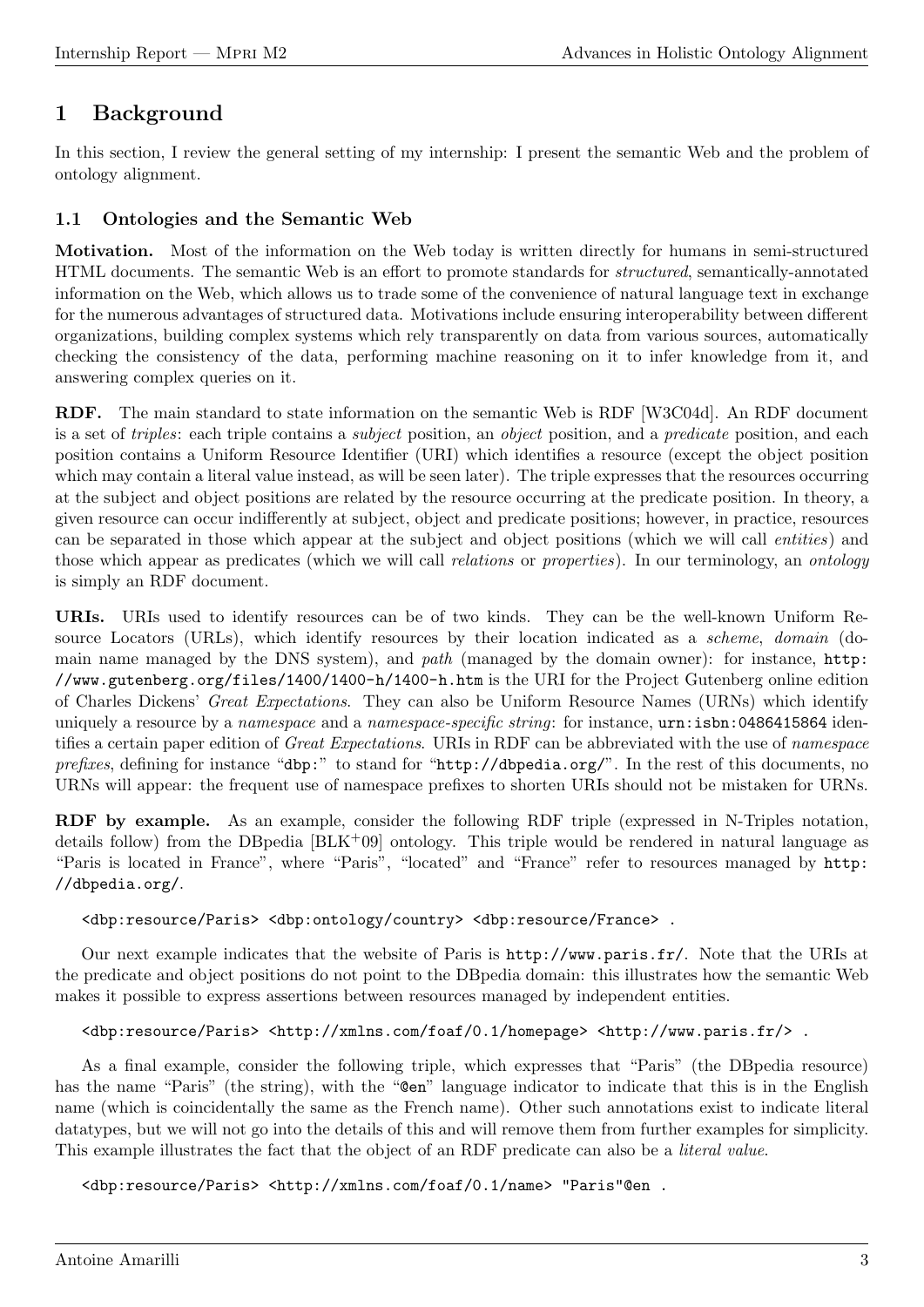

Figure 1: RDF facts from DBpedia about Paris, represented as a graph.

Storage. RDF can be written in different serialization formats. The first option is to write it as triples like in the examples above, using the N-Triples notation or supersets of this notation such as Turtle or Notation 3. The second option is to write it as XML. We will not give further details about syntax here: the interested reader is referred to [W3C04a, W3C12, W3C11, W3C04c]. RDF data can be stored directly in a text file in one of the above formats and read sequentially, or it can be accessed by querying specialized databases (triple stores) using the SPARQL language.

RDF sources. Semantic Web data can come from several different sources. It can be manually built by humans: either by writing RDF directly, or by annotating unstructured resources with semantic information using RDFa or microformats. It can be produced automatically from existing databases by exporting them to RDF. It can also be produced automatically from unstructured sources using information extraction techniques. For instance, the DBpedia [BLK+09] and Yago [SKW07] ontologies are automatically extracted from Wikipedia.

Representations. Beyond the different ways of serializing RDF, there are different possible ways to look at RDF data. First, we can see it as a graph with entities and literals as vertices, relations as edge labels, and one labeled edge per triple. Figure 1 sums up the triples given as examples above. Second, we can see it as a classical database. In this case, we can either think of it as a database with one ternary relation between subjects, predicates, and objects, or we can think of it as a database where each predicate is a binary relation between its subjects and objects.

Schema. So far, we have seen no way to describe the *structure* (or *schema*) of an RDF document. Interestingly, in contrast with traditional relational databases which need to know the structure of the data to figure out how to store it, RDF does not require the user to specify a description of the schema: it can be left implicit and guessed from the data. On the other hand, if the user wishes to provide a schema, the RDF, RDFS [W3C04b] (RDF Schema) and OWL [W3C09] (Web Ontology Language) standards define RDF properties to do this. In a more general way, these predicates are a very expressive language to express logical constraints on the data: the expressiveness of the full OWL standard is actually sufficient to make it undecidable, though decidable subsets of OWL exist. Here are some important properties which pertain to the schema of RDF documents:

- rdf:type This property indicates that a resource is an instance of a certain type, or class in the sense of object-oriented programming. Of course, classes in RDF are also resources. Some standard classes (the class of literal values, the class of all resources) are defined by RDF and RDFS. Entities can have multiple classes.
- rdfs:subClassOf This property indicates that a class is a subclass of another class. Classes can be subclasses of multiple classes. The meaning of this property is the following: if A is a subclass of  $B$ , then all resources which are instances of  $A$  are also instances of  $B$ . Besides, the property is transitive: if A is a subclass of B and B is a subclass of C, then A is a subclass of C. Note that facts implied by properties such as rdf:type and rdfs:subClassOf do not need to be materialized in the document or in the schema.

Like for the entity/relation distinction, there is no strong requirement for classes and instances to be disjoint sets, but this assumption usually holds in practice, so we will call *classes* those resources which appear as the object of rdf:type or rdfs:subClassOf, and we will amend our definition of entities to exclude classes.

rdfs:subPropertyOf This property indicates that a property is implied by another property. In other words, if p is a subproperty of p', it means that whenever  $(x, p, y)$  holds, then  $(x, p', y)$  also holds. Unlike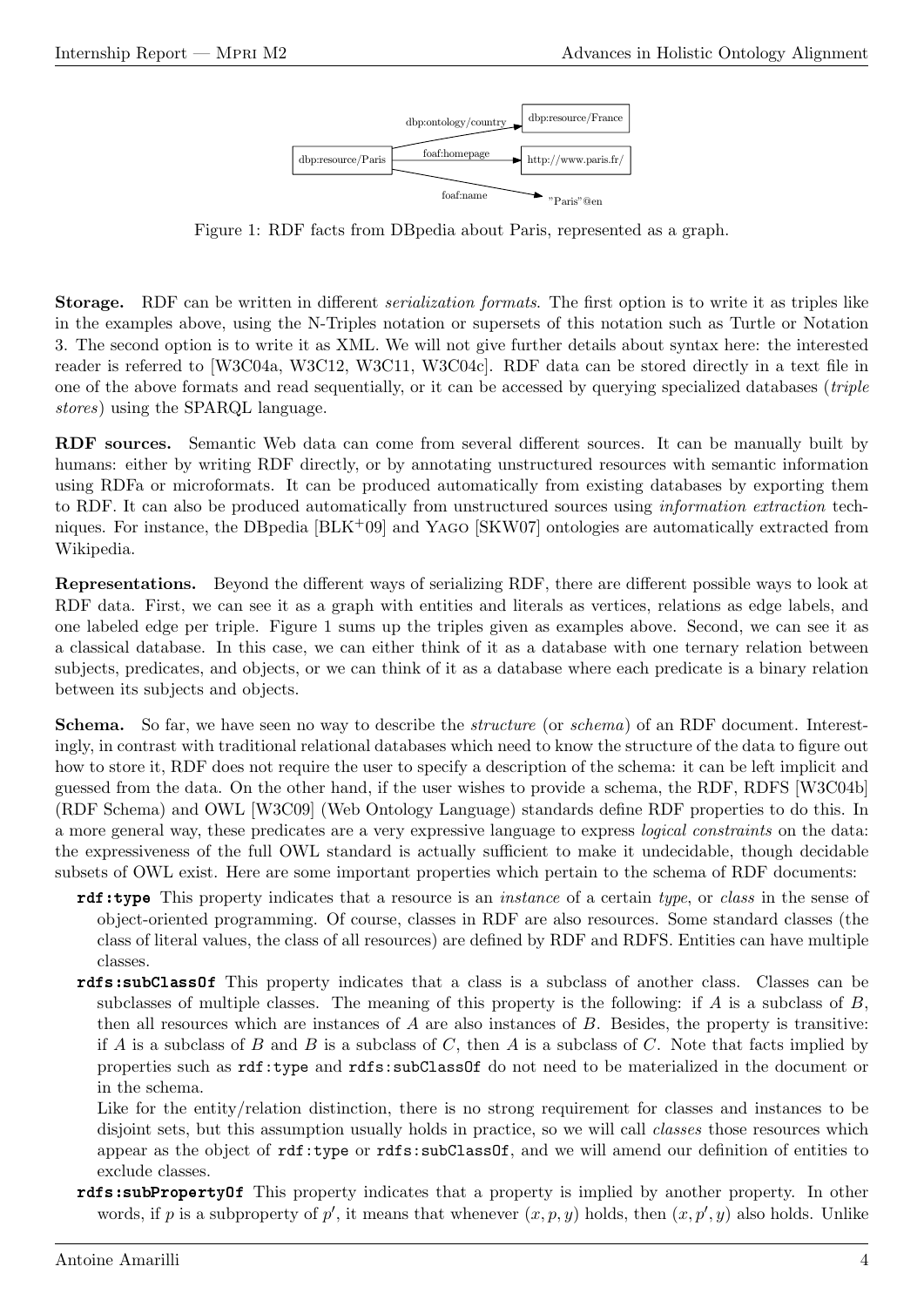the two previous ones, this property does not occur especially frequently "in the wild": however, we define it because this notion of subproperty will occur again later.

owl:sameAs This property indicates that two different resources have actually the same identity. While such an assertion might seem paradoxical, the use of various distinct URIs to refer to the same thing is widespread. Once again, the presentation of this property is motivated by the fact that the equality of two resources will be a useful notion later.

#### 1.2 Ontology Alignment

In an ideal world, each resource would have exactly one URI, and all ontologies would do their best to reuse existing URIs as much as possible. Obviously, this is not a reasonable expectation. A more realistic view of the semantic Web is the one advocated by the Linked Data [Lin] project: a mapping of existing data sources to RDF, and links between these various data sources. This vision is already thrilling, because it would make it possible to integrate independent sources with entirely different schemas and to regroup them in a federated Giant Global Graph (GGG).

However, to achieve this vision, we must have a way to determine links between the data sources, i.e., to *align* them. More specifically, we will say that an alignment (or matching) between two ontologies can be expressed in RDF as a set of rdfs:subClassOf, rdfs:subPropertyOf, and owl:sameAs statements between resources of the two ontologies. The restriction of the alignment to each of these types of statements is respectively the class alignment, the relation alignment and the entity alignment. Of course, because the ontologies are numerous and large (up to millions of entities), we want to find a way to derive such alignments automatically.

The problem that ontology alignment faces is that two ontologies will use different names (URIs) to talk about the same things. Consider, for instance, the following statements from the DBpedia and Yago ontologies (using the "y:" namespace prefix to stand for the Yago namespace):

```
<dbp:resource/Titanic_(film)> <dbp:ontology/producer> <dbp:resource/Charles_Brackett> .
<y:Charles_Brackett> <y:produced> <y:Titanic_(film)> .
```
A human would quickly identify that those two statements express the same thing, namely, that the movie Titanic was produced by Charles Brackett. To do so, we rely on the similarity of URIs; however, strictly speaking, there is no guarantee that dbp:Charles Brackett and y:Charles Brackett have anything to do with each other, or that the way URIs are written have anything to do with the name of the resource which they identify. For instance, in the Internet Movie Database IMDb [Dat] which was adapted as an ontology for PARIS ([SAS11]), the same fact in expressed as follows:

```
<imdb:p138992> <imdb:producerOf> <imdb:tt0046435> .
```
While looking at URIs seemed like a good heuristic, in the general case we actually need to look at the facts which give the name of the various resources as literals:

```
<y:Charles_Brackett> <y:hasPreferredName> "Charles Brackett" .
<y:Charles_Brackett> <y:produced> <y:Titanic_(film)> .
<y:Titanic_(film)> <y:hasPreferredName> "Titanic" .
<imdb:p138992> <imdb:label> "Charles Brackett" .
<imdb:p138992> <imdb:producerOf> <imdb:tt0046435> .
<imdb:tt0046435> <imdb:label> "Titanic" .
```
This is easier said than done, however. How do we find out the relation between y:produced and imdb:producerOf, and between y:hasPreferredName and imdb:label? Alternatively, how do we identify that the co-occurrence of the two literals "Charles Brackett" and "Titanic" is really an interesting basis to align resources?

Another issue is that the names may not match exactly. For instance, compare the name given to Charles Brackett in Yago (above) and in DBpedia (below):

```
<dbp:resource/Charles_Brackett> <foaf:name> "Charles William Brackett"@en .
```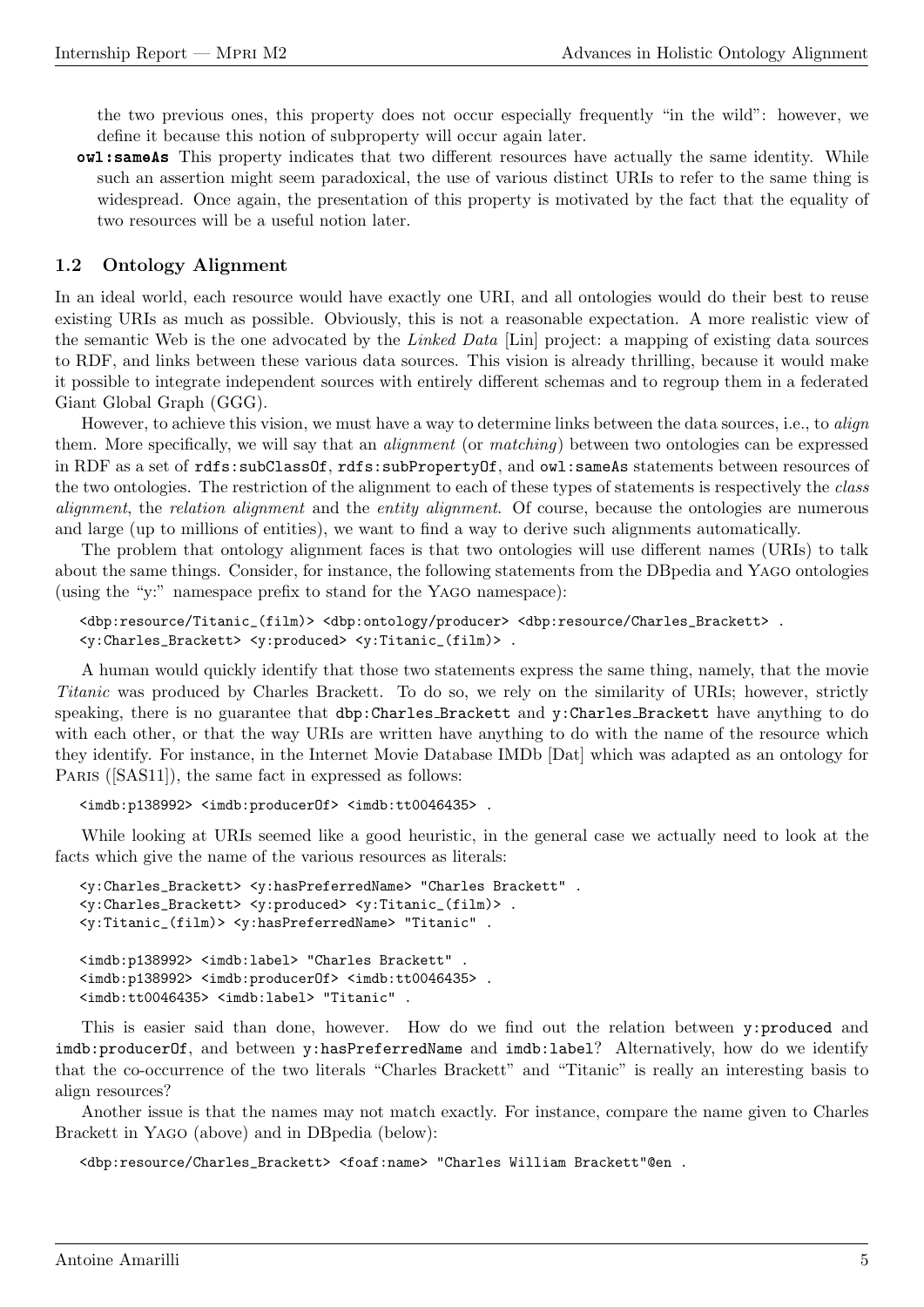Yet another issue is that the structure of the two ontologies might not match fact for fact as they did in the simple case above. As a more complicated example, here is the fact indicating Douglas Adams' birth date in DBpedia and the three facts which indicate it in the British Library ontology [Lib]. Notice how DBpedia gives the exact date while the British Library only gives the year, and how the British Library has an intermediate entity to represent the birth of Douglas Adams.

```
<dbp:resource/Douglas_Adams> <dbp:ontology/birthDate> "1952-03-11".
<bnb:person/AdamsDouglas1952-2001> <bio:event> <bnb:person/AdamsDouglas1952-2001/birth> .
<bnb:person/AdamsDouglas1952-2001/birth> <rdf:type> <bio:Birth> .
<bnb:person/AdamsDouglas1952-2001/birth> <bio:date> "1952".
```
These examples illustrate why ontology matching can be a challenging task.

### 2 Paris

In this section, we present the Paris (Probabilistic Alignment of Relations, Instances, and Schema) system for ontology alignment, which is described in more detail in [SAS11]. The Paris system was developed by Fabian Suchanek, my supervisor Pierre Senellart, and Serge Abiteboul.

#### 2.1 Informal Presentation

The PARIS system aligns two ontologies  $O_1$  and  $O_2$  in the sense of the previous section, and does so without prior knowledge on the ontologies, without training data, and without parameter tuning. It assumes, however, that there are no duplicate entities within the ontologies that it aligns. It does not produce crisp matchings, but gives a confidence score to matchings, following a probabilistic model.

The general working of PARIS is as follows: we keep alignment scores  $Pr(x \equiv y) \in [0,1]$  for every couple of entities or literals  $(x, y) \in O_1 \times O_2$ , and alignment scores  $Pr(r \subseteq r') \in [0, 1]$  for every couple of relations  $(r, r')$  from each ontology (formally,  $(r, r') \in O_1 \times O_2 \cup O_2 \times O_1$ ). We start with an initial matching which is set to zero for pairs of entities, to a literal equality function for pairs of literals, and to a small constant for pairs of relations. From this, we apply formulae to get a new matching, and iterate this process until we reach a fixpoint, which is the result of the computation. We then compute the class alignment from the result. In theory, the class alignment could cross-fertilize the entity alignment, but this does not work well in practice.

The formulae to update the alignments are designed to make the relation matching and entity matching cross-fertilize, i.e., each one draws on the other. Their informal wording is as follows:

Entities. Two entities are matched if they are linked to a matched entity pair by a matched pair of relations. This is refined by a notion of *relation functionality* which is computed from the data. See Figure 2.

Relations. Two relations are matched if whenever one occurs between two entities then the other one occurs between the matching entities. See Figure 3.

**Functionalities.** A relation r is said to be *functional* if it behaves as a function from its first argument to its second argument, i.e., if for all x there exists at most one y such that  $r(x, y)$  holds. Inverse functionality is defined symmetrically with the second and first arguments.



Figure 2: Entity alignment rule. Fact  $r(x, y)$ holds in  $O_1$  and fact  $r'(x', y')$  holds in  $O_2$ . The solid edge represent an existing alignment, the dotted edge a new alignment to do if the relations  $r$  and  $r'$  are aligned and inverse functional.



Figure 3: Relation alignment rule. Fact  $r(x, y)$ holds in  $O<sub>1</sub>$  The solid edges represent existing alignments, the dotted edge is checked as evidence that the alignment  $r \subseteq r'$  should be made or not.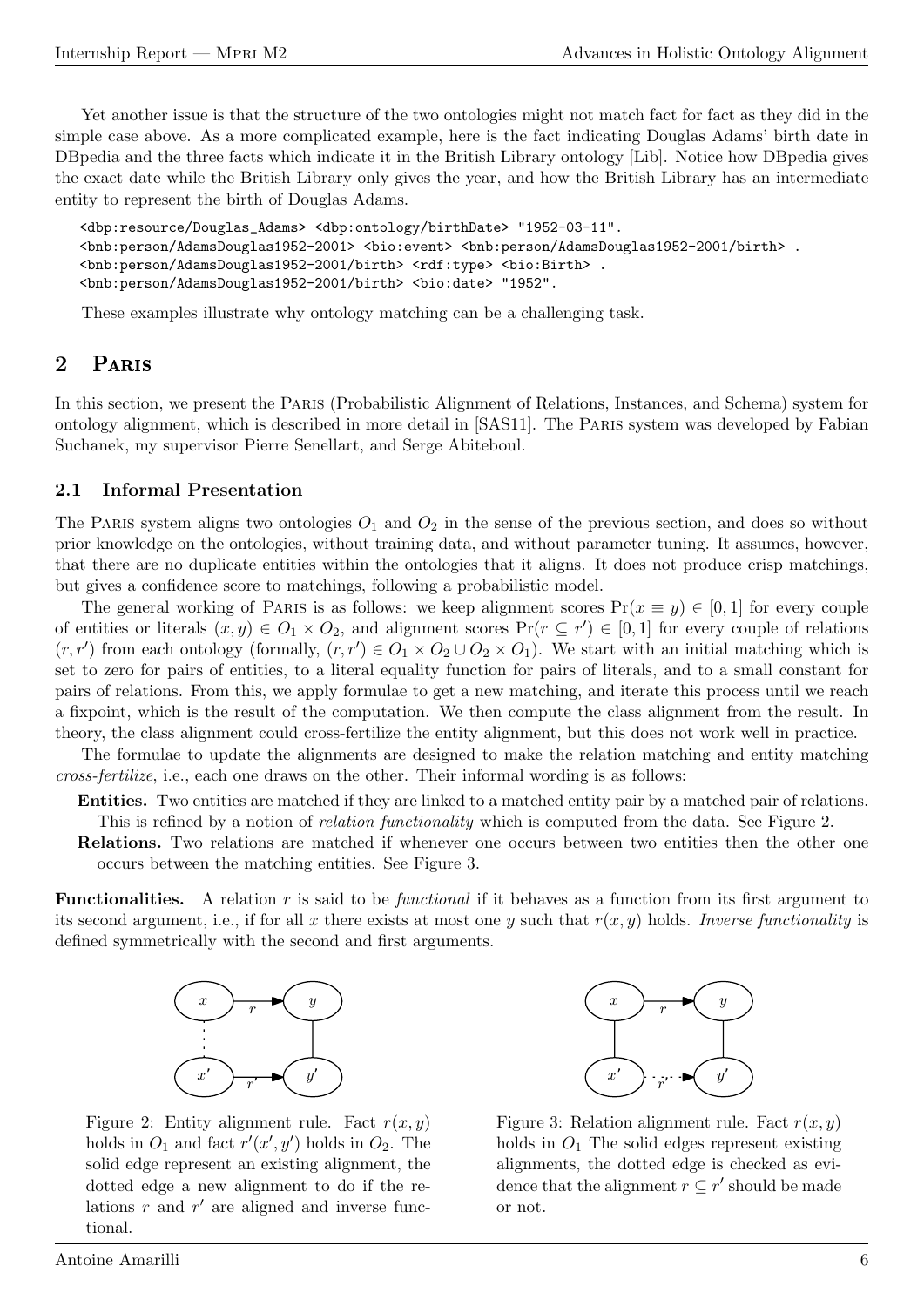Functionality is an important notion to indicate that a relation expresses a unique attribute of an entity, e.g., the country of birth of a person, the owner of a phone number, the capital of a country, etc. The functionality of a relation can be specified as part of the ontology schema using OWL predicates: this is analogous to functional dependencies in relational databases. It is a helpful tool for ontology alignment: if two entities  $y$  and  $y'$ , and two relations r and r', are aligned, if r and r' are inverse functional, and if it holds that  $r(x, y)$  and  $r'(x', y')$ for some x, x', then x and x' have to be aligned, because the inverse functionality of r and r' ensures that they must represent the same object.

However, we do not wish to assume that the ontologies which we will align with Paris provide a description of their schema which indicates functionality constraints. Besides, relations which are almost (but not exactly) functional, such as the date of birth or even the nationality, can still provide useful information about the alignments to perform: for the example of the previous paragraph, the more inverse functional  $r$  and  $r'$  are, the more x and  $x'$  should be aligned. To achieve this, PARIS defines a "fuzzy" functionality for relations (between 0 and 1) which is estimated from the data by looking at each relation's occurrences.

#### 2.2 Related Work

Most existing work on ontology alignment focuses only on schema alignment (relations and classes) or on instance matching (entities). Tools which only perform schema alignment such as [ADMR05] work very differently from Paris because they use a schema description with rich constraints rather than data to guide the alignment: they rely on structural similarity of schemas and string similarity between relation and class names.

As for systems which only perform entity alignment, PARIS shares some techniques with [HPUZ10] which aligns based on predicates which were identified as functional from the data (but does not propagate alignments like Paris does).

There are very few *holistic* systems which perform schema and entity matching simultaneously. Existing systems such as RIMOM [LTLL09] or ILLIADS [UGM07] either have not been tested on large ontologies or are focused on domain-specific strategies rather than generic approaches. Others such as Micu [Zai10] are not really holistic but built by combining existing entity matching and schema matching techniques. Another very recent system is SiGMa [LJPD+12] which is able to achieve impressive running times through greedy choices but requires a manual seed alignment of relations.

#### 2.3 Formal Description

**Preliminary notations.** We assume that a similarity function  $L$  is defined on pairs of literals such that  $L(l, l') \in [0, 1]$  denotes an equality score for l and l'. Of course,  $\forall l, L(l, l) = 1$ . For convenience, we will always assume that whenever a relation r occurs in an ontology  $O$ , then the relation  $r^-$  is also implicitly defined by O, where  $r^-(x, y)$  holds iff  $r(y, x)$  holds.

**Alignments.** We define the entity and relation alignments at step n to be  $E^n = (\Pr^n(x \equiv x'))_{(x,x')\in O_1\times O_2}$ and  $R^n = (\Pr^n(r \subseteq r'))_{(r,r') \in O_1 \times O_2 \cup O_2 \times O_1}$ , where x, x' denote entities or literals and r, r' denote relations. For all *n*, for all literals  $(l, l') \in O_1 \times O_2$  and entities  $(x, x') \in O_1 \times O_2$ , we will have  $\Pr^n(l \equiv l') = L(l, l')$  and  $Pr^{n}(l \equiv x') = Pr^{n}(x \equiv l') = 0.$  In other words, only alignments between proper entities need to be stored, alignments involving literals are either fixed to 0 or determined from L.

We define the initial alignment  $E^0, R^0$  as  $\forall (x, x') \in O_1 \times O_2$ ,  $Pr^0(x \equiv x') = 0$  and  $\forall (r, r') \in O_1 \times O_2 \cup O_2 \times$  $O_1$ ,  $Pr^0(r \subseteq r') = \theta$  for some small constant  $\theta$ .

**Functionalities.** Given a relation r in an ontology O and an entity x in O which appears as first argument for r (i.e.,  $\exists y, r(x, y)$ ), we define the *local functionality* of r at x as:

$$
fun(r, x) = \frac{1}{\left| \left\{ y \in O \mid r(x, y) \right\} \right|}
$$

The functionality of r is defined as the harmonic mean of its local functionalities over all entities  $x \in O$ where they are defined, which turns out to have the following closed form:

$$
fun(r) = \frac{|\{x \in O \mid \exists y \in O, r(x, y)\}|}{|\{(x, y) \in O^2 \mid r(x, y)\}|}
$$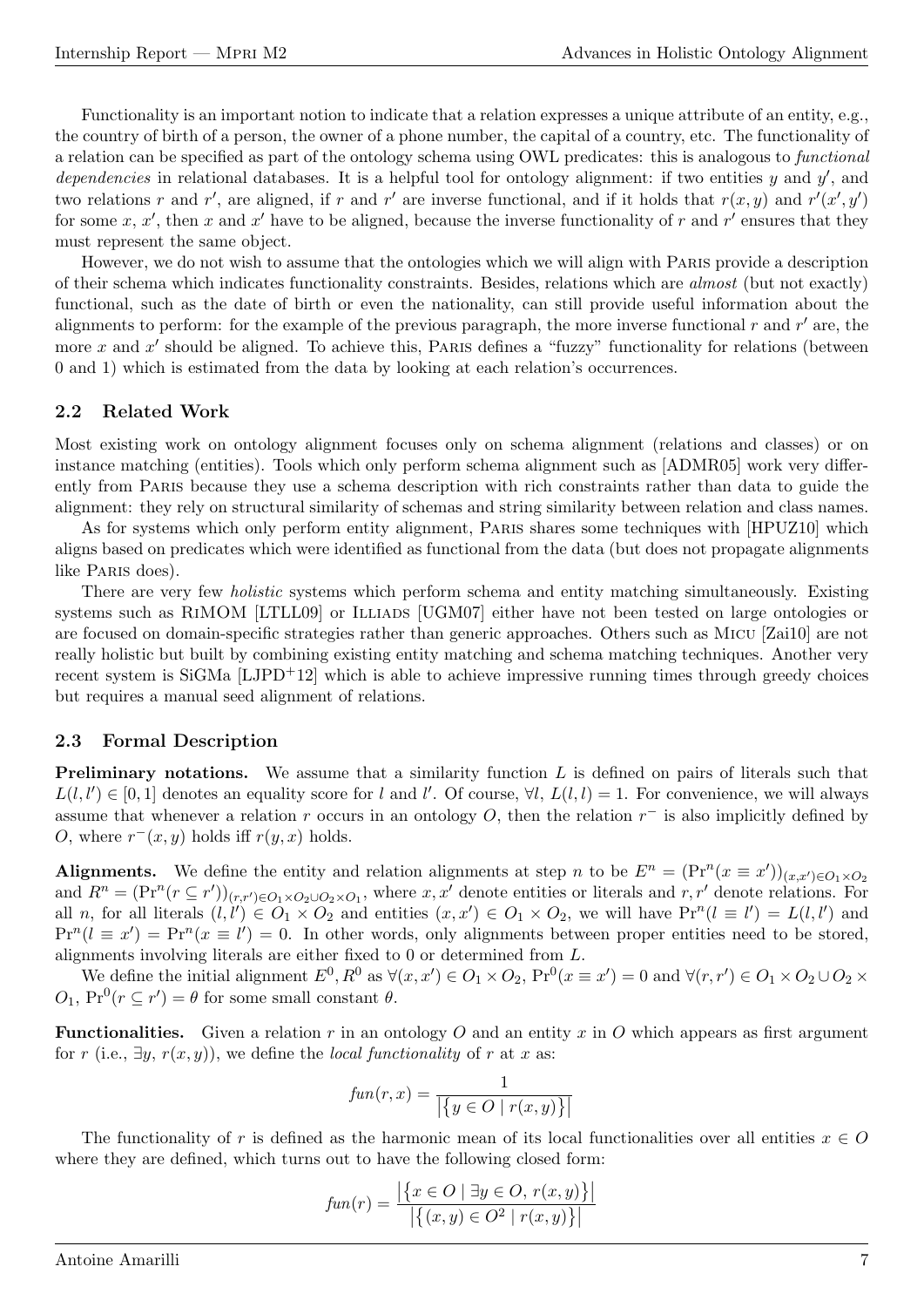We define the inverse functionality  $fun^{-1}$  of a relation r as the functionality of  $r^-$ .

**Equations.** Now, we write the equations which define the entity and relation alignments at step  $n + 1$  from those at step n. See  $[SAS11]$  for alternative design choices for these equations, including some which take negative evidence into account.

$$
\Pr^{n+1}(x \equiv x') = 1 - \prod_{\substack{r(x,y) \\ r'(x',y')}} (1 - \Pr^{n}(r' \subseteq r) \times fun^{1}(r) \times \Pr^{n}(y \equiv y'))
$$
  
 
$$
\times (1 - \Pr^{n}(r \subseteq r') \times fun^{1}(r') \times \Pr^{n}(y \equiv y'))
$$
 (1)

$$
\Pr^{n+1}(r \subseteq r') = \frac{\sum_{r(x,y)} \left(1 - \prod_{r'(x',y')}(1 - (\Pr^n(x \equiv x') \times \Pr^n(y \equiv y')))\right)}{\sum_{r(x,y)} \left(1 - \prod_{x',y'}(1 - \Pr^n(x \equiv x') \times \Pr^n(y \equiv y'))\right)}
$$
(2)

See [SAS11] for a probabilistic interpretation which justifies these equations. We give further insight into this in Appendix C, including alternative design choices for the equations guided by this interpretation.

**Result.** The final alignment  $E^{\infty}$ ,  $R^{\infty}$  is the fixpoint of the two above equations when starting at  $E^0$ ,  $R^0$ . Note that we have not given any theoretical guarantees for the existence of this fixpoint; this will be discussed in Section 5. Class alignments are computed from  $E^{\infty}, R^{\infty}$ ; we omit the formal computation of class alignments as we will not use it in the rest of this report, the reader is referred to [SAS11] for details about this step.

#### 2.4 Implementation

The implementation of Paris is a straightforward mapping of the equations to code. In this section, I describe the original implementation of PARIS, without my changes that will be introduced in future sections<sup>1</sup>.

To ensure that the appropriate facts and entities can be looked up efficiently, the ontologies are kept in a Berkeley database with adequate indexes. Because of the numerous random accesses, this database has to reside on a SSD to ensure acceptable run times.

Algorithm 1: Entity alignment computation Data:  $O_1$ ,  $O_2$ ,  $E^n$ , and  $R^n$ Result:  $E^{n+1}$ 1 for  $(x, x') \in O_1 \times O_2$  do  $2 \mid Q[x, x']$ : /\* Stores the product for Equation  $(1)$  \*/ 3 for  $x \in O_1$  do 4 for r, y such that  $r(x, y)$  do  $\begin{array}{|c|c|c|}\hline \hspace{0.2cm}5 & \hspace{0.2cm} & \textbf{for} \hspace{0.2cm} r' \in O_2 \textbf{ do} \hline \end{array}$ 6 for y' such that  $E^n[y, y'] > 0$  do  $\begin{array}{|c|c|c|c|}\n\hline\n\text{7} & & \text{if } \text{for } x' \text{ such that } r'(x',y') \text{ do} \end{array}$  $\begin{array}{|c|c|c|c|c|}\n\hline \bf 8 & & & \end{array} \begin{array}{|c|c|c|c|}\n\hline \begin{array}{|c|c|c|c|c|}\n\hline \begin{array}{|c|c|c|c|c|}\n\hline \begin{array}{|c|c|c|c|}\n\hline \begin{array}{|c|c|c|c|}\n\hline \begin{array}{|c|c|c|}\n\hline \begin{array}{|c|c|c|c|}\n\hline \begin{array}{|c|c|c|c|}\n\hline \begin{array}{|c|c|c|}\n\hline \begin{array}{|c|c|c|}\n\h$  $\mathbf{9} \quad \Big| \qquad \Big| \qquad \Big| \qquad \Big| \qquad \Big| Q[x,x'] := Q[x,x'] \times (1-fun^{-1}(r') \times E^n[y,y'] \times R^n[r,r']);$ 10 for  $(x, x') \in O_1 \times O_2$  do 11 |  $E^{n+1}[x, x'] := 1 - Q[x, x'];$ 

The entity alignment computation is given as Algorithm 1. The main difference between the Paris model and the PARIS implementation is the following: for every entity, the implementation only keeps one equality candidate at each step, chosen at random from those which achieve the best score. Formally, as soon as  $E<sup>n</sup>$  is computed, it is replaced by a variant  $E'^n$  where for every x, there is at most one  $y_0$  such that  $Pr'^n(x \equiv y_0) > 0$ , in which case  $y_0$  should realize  $\max_y P^n(x \equiv y)$  and  $\Pr'^n(x \equiv y_0) = \Pr^n(x \equiv y_0)$ ; for every y, the symmetric constraint is imposed. This is done to reduce memory usage and to make the computation faster at the next

<sup>&</sup>lt;sup>1</sup>However, I do not take into account a bug present in the original version of PARIS where quantity d in Algorithm 2 was incorrectly computed.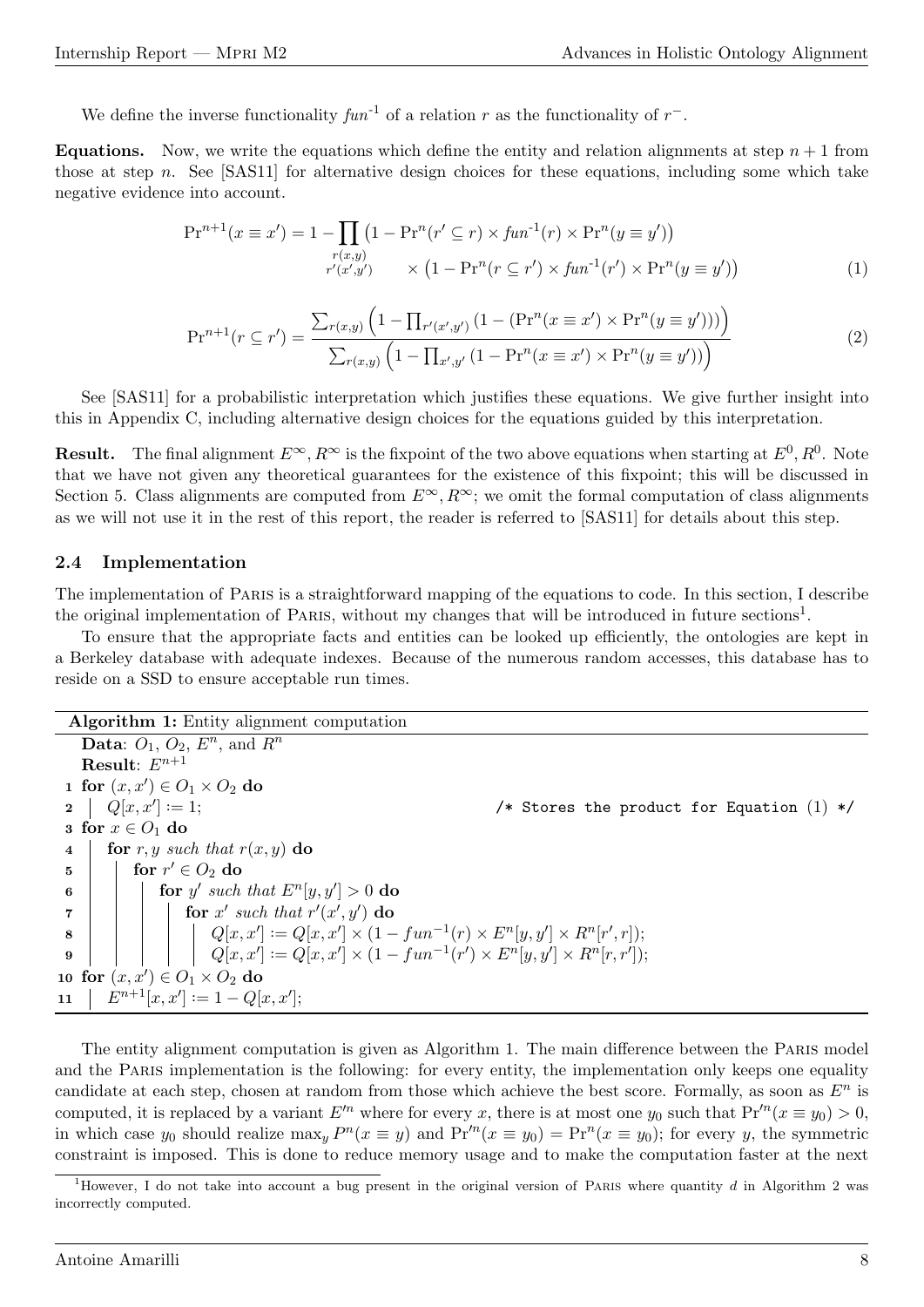steps (because only one equality candidate will need to be considered). For this reason, the for loop starting at line 6 in Algorithm 1 only iterates on 0 or 1 element in practice.

Another efficiency tweak is the fact that relation alignment scores, entity alignment scores, and inverse functionalities will be considered as equal to zero if they are less than some small constant  $\theta$ . Relations which have too low a functionality will not be considered. Yet another trick used to improve the runtime is to store, for each r, a list of the candidate r' to try out. Initially, all r' are candidates, but a candidate gets discarded when it does not result in enough useful alignments (i.e., we stop considering  $r'$  relations for r whenever this choice of  $r'$  does not make lines  $8$  and  $9$  run a sufficient number of times).

**Algorithm 2:** Relation alignment computation for alignments in  $O_1 \times O_2$ 

**Data:**  $O_1$ ,  $O_2$ , and  $E^{n+1}$ **Result:**  $R^{n+1}$  in one direction 1 for  $r \in O_1$  do  $2 \parallel \text{ for } r' \in O_2 \text{ do}$  $\mathbf{3}$  | |  $N[r']$  : /\* Stores the numerator for equation  $(2)$  \*/  $4 \mid R^{n+1}[r,r'] := 0;$  $5 \mid d := 0;$ /\* Stores the denominator for equation  $(2)$  \*/ 6 **for** x, y such that  $r(x, y)$  do  $\begin{array}{|c|c|c|}\n\hline\n\end{array}$   $\begin{array}{|c|c|c|}\n\hline\nv := 1;\n\end{array}$  $\begin{array}{|c|c|c|}\n\hline\n8 & \text{for}\,\,r' \in O_2\mathrm{\;do} \end{array}$  $\mathsf{9} \quad | \quad | \quad T[r'] := 1;$ 10 for  $x', y'$  such that  $E^n[x, x'] > 0$  and  $E^n[y, y'] > 0$  do 11  $\vert v := v \times (1 - E^n[x, x'] \times E^n[y, y'])$ ; 12 **for** r' such that  $r'(x', y')$  do  $\begin{array}{|c|c|c|c|c|}\hline \text{\bf{13}} & & \end{array} \begin{array}{|c|c|c|c|}\hline \begin{array}{|c|c|c|c|}\hline \begin{array}{|c|c|c|c|}\hline \begin{array}{|c|c|c|}\hline \begin{array}{|c|c|c|}\hline \begin{array}{|c|c|c|}\hline \begin{array}{|c|c|c|}\hline \begin{array}{|c|c|c|}\hline \begin{array}{|c|c|c|}\hline \begin{array}{|c|c|c|}\hline \begin{array}{|c|c|c|}\hline \begin{array}{|c|c|c|}\hline$ 14  $\Big|$  for  $r' \in O_2$  do 15  $\vert$   $\vert$   $N[r'] := N[r'] + (1 - T[r']);$ 16  $\vert d := d + (1 - v);$ 17 if  $n > 0$  then  $\begin{array}{c|c} \textbf{18} & \textbf{18} & \textbf{for} \ r' \in O_2 \ \textbf{do} \end{array}$ <sup>19</sup> Rn+1[r, r<sup>0</sup> ] · ·= N[r 0 ]/d;

The relation alignment computation is given as Algorithm 2. Unlike the entity alignment, it is performed in both directions, i.e., the algorithm is called for alignments in  $O_1 \times O_2$  and then for alignments in  $O_2 \times O_1$ . Once again, in practice, entity alignment scores are considered to be zero if they are less than  $\theta$ .

The final alignment is determined by iterating these algorithms until the alignment does not change anymore or until a maximal number of iterations is reached.

#### 2.5 Results and Evaluation

PARIS is experimentally evaluated in [SAS11] on three main tasks: aligning benchmark datasets from the Ontology Alignment Evaluation Initiative, 2010 [EFM+10]; aligning Yago and DBpedia; and aligning Yago and IMDb.

Performance is measured by comparing the alignment produced by PARIS to a *gold standard* which is assumed to represent the truth for this matching task. In some cases, the gold standard alignments were provided with the datasets (OAEI), produced manually (IMDb–Yago relations), derived from the URIs (Yago– DBpedia entities), or computed through ad-hoc means (IMDb–Yago entities). In other situations, no gold standard was available so an incomplete gold standard was devised by evaluating the results of Paris by hand, possibly by sampling them if they were too large (Yago–DBpedia and IMDb–Yago class alignments).

The quality of the PARIS matching with respect to the gold standard can be evaluated in terms of *precision*, in terms of recall, or in terms of F-measure. Precision measures the proportion of produced matches which are correct, recall measures the proportion of correct matches which were produced, and F-measure is the harmonic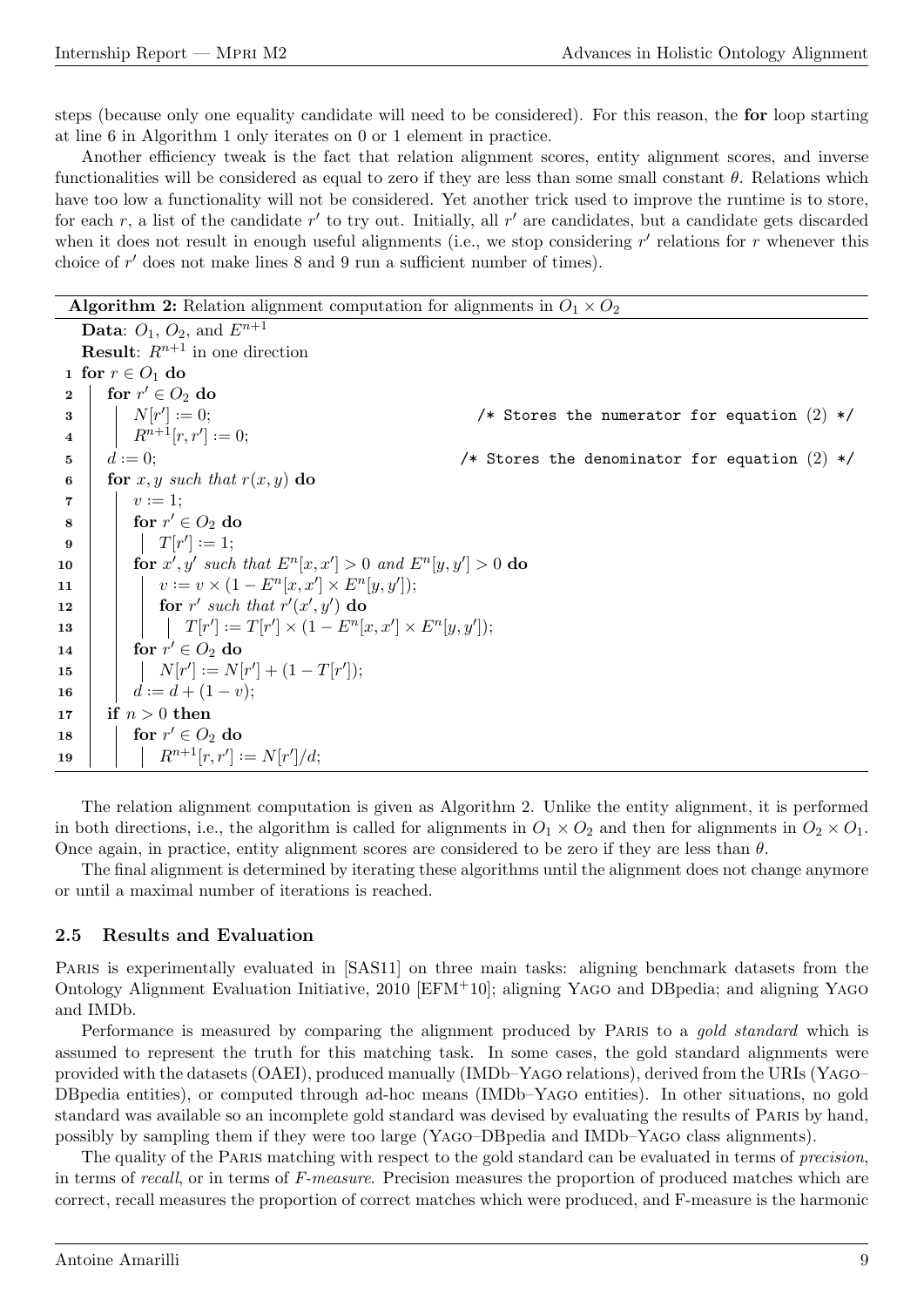mean of those two scores. Formally, we see the gold standard as a set  $G$  of correct matchings to produce and the results  $R$  as a set of matchings effectively produced, and we define:

$$
precision = \frac{|R \cap G|}{|R|} \qquad \qquad recall = \frac{|R \cap G|}{|G|} \qquad \qquad F = \frac{2 \times precision \times recall}{precision + recall}
$$

The results of Paris on the various tasks and the various datasets are summarized in Table 1 in Appendix B.

# 3 Performance Improvements

PARIS has been criticized for the time it takes to run  $[LJPD+12]$ . A contribution of my internship is to improve the efficiency of the Paris implementation through a variety of techniques. This section does not discuss my more radical changes to Algorithms 1 and 2 which were motivated by the need to add support for join relations but were also helpful to improve performance: they will be presented in Section 4.3.

In-Memory Storage. The first optimization to do was to move the ontologies from the SSD to main memory in order to ensure that Paris was no-longer IO-bound but CPU-bound. To do so, I replaced the Berkeley DB store by a custom in-memory store which manages directly the various indexes required to perform the queries of Algorithms 1 and 2 efficiently. Another possible approach would have been to make use of an existing in-memory triple store such as RDF3X [NW08]. The use of a custom in-memory store has the advantage of ensuring that the memory overhead is minimal (because we can control precisely how the data is stored).

To make it possible to run the alignment tasks, my supervisor and I studied the possible hardware choices and settled on the X79A-GD45 motherboard by MSI which supports 8 DDR3 slots; however, this forced us to use Intel's recent LGA2011 socket, for which few affordable CPUs were available (we chose the Intel Core i7-3820). We assembled the machine ourselves.

Threading. The main bottleneck in the Paris computation after moving to an in-memory store is the main loop of Algorithm 1. An important observation to make is that this loop can be parallelized easily: taking advantage of this would be useful on multi-cores architectures; besides, it leaves open the possibility of distributing the computation between different machines.

I implemented the loop on entities of  $O_1$  as a multithreaded computation, using a thread pool to avoid the cost of spawning new threads for each entity. No care needs to be taken when performing parallel accesses to  $O_1$  and  $O_2$  since only reads are performed: the only operations to synchronize are the reads and writes in  $Q[x, x']$ , which is easy because the various threads use different, fixed values for x.

Changing Data Structures. Changing the data structures in several places lead to efficiency gains. For instance, the original Paris stores the relation alignments as triples of two relations and a floating point score which are kept in a Berkeley database and indexed by sub- and super-relation. The natural translation of this to make it run in-memory is to use MultiMaps as indexes from sub- and super-relations to the equality pairs, but a much more efficient choice is to use a native array of dimension two. (The relation alignment matrix is sufficiently small and dense to make this preferable to a sparse solution involving a hash table.)

Results. To present the improvement in run times between the original implementation and the new implementation, I compare them on the DBpedia–Yago alignment task which is one of the main experiments presented in [SAS11]. The times reported for the original version are those indicated in the paper, on an older (and smaller) version of DBpedia and Yago. Because the datasets have changed, the results of the two versions are not identical, but they have similar F-measure. Note that because of the high RAM requirement, the hardware used is not the same either: the results are therefore not directly comparable, but they give a idea of the general efficiency gain. The results are presented in Table 2 in Appendix B.

# 4 Join Relations

One extension to Paris that I developed during my internship is the support for join relations. In this section, I define join relations and present related work on this topic, before presenting the changes that must be made to Paris to support them. I conclude with a presentation of the practical difficulties posed by join relations.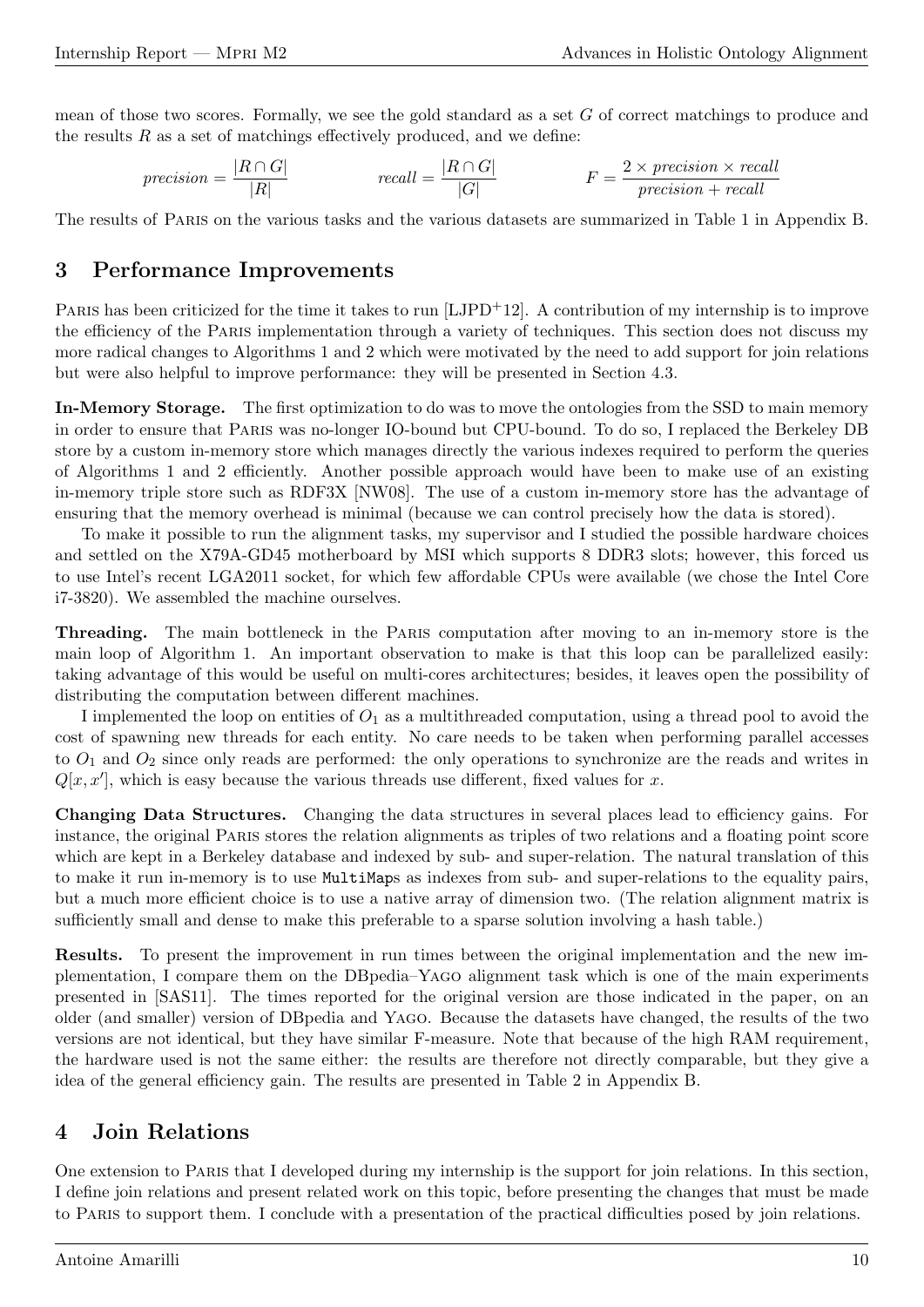#### 4.1 General Presentation

As explained in Section 1.2, ontology alignment can be hard to perform because the two ontologies do not have the same structure.

Join relations are a natural idea to make it possible to align ontologies with a different structure. Given a sequence of relations  $r_1, ..., r_n$  (not necessarily distinct) in an ontology O, we define the join relation  $(r_1, ..., r_n)$ as follows:

$$
\forall x, y \in O, (r_1, \ldots, r_n)(x, y) \Leftrightarrow \exists z_1, \ldots, z_{n-1}, r_1(x, z_1) \wedge r_2(z_1, z_2) \wedge \cdots \wedge r_n(z_{n-1}, y) \tag{3}
$$

Note that the number of possible choices for the existentially quantified variables does not matter. The name of "join relations" comes from the fact that if you consider  $(r_1, ..., r_n)$  as a binary relation in the relational algebra, then its table is what you obtain by considering the tables of the binary relations representing  $r_1, \ldots$ ,  $r_n$ , renaming the columns so that the second column of each  $r_i$  matches the first column of  $r_{i+1}$ , joining the tables, and projecting on the first column of  $r_1$  and on the second column of  $r_n$ .

We have presented joins in logical terms and in relational terms, but the graph interpretation may be the most intuitive: the facts for a join relation  $(r_1, ..., r_n)$  are simply the endpoints of the paths labeled by  $(r_1, ..., r_n)$ in the graph.

#### 4.2 Related Work

The alignment of join relations that we want to compute with Paris could be seen as a simplified case of schema mapping if we see the ontologies as relational databases. A schema mapping [Kol05] is a set of logical constraints which describes the schema of a database as a function of the schema of another database. In this context, the problem of learning schema mappings from examples (given two database instances, find a schema mapping from one to the other which is consistent with the data) has already been studied: see for instance [tCDK12] for a theoretical study of this learning problem. Our setting is different, however, because we are interested in imperfect mappings (i.e., we are willing to tolerate some errors), and because the alignment of entities (i.e., equality on the database instances) is not crisp. For a study of the complexity of inferring the optimal schema mapping from examples, where the optimality is defined by the minimal costs in terms of a combination of the mapping size and the number of errors to correct, see [GS10]. This work does not lead to any practical solution.

The more general problem of understanding the structure of a set of examples to produce a logic program which generates those examples is known as *Inductive Logic Programming* [LD94]: however, in this setting, we need negative evidence to guide the learning, which is not directly available in our case. Many problems from data mining, for instance association rule learning, can be related to Inductive Logic Programming. Such techniques can be applied to knowledge bases, see for instance [LMC11] or the ongoing work of Fabian Suchanek's PhD student Luis Galárraga.

#### 4.3 Modifications to Algorithms 1 and 2

We will now describe how the support for join relations can be added to Paris.

The main change when join relations are supported is that it adds a large number of relations which, because of memory constraints, are not materialized, i.e., we cannot compute them and add them to the in-memory representation. For this reason, we cannot request all facts for a given join relations without an unreasonable amount of computation. This observation means that the entity and relation alignment computations need to be changed. Algorithm 1 can be made to work simply by changing the order of the loops and tweaking them slightly. However, Algorithm 2 cannot be adapted so easily.

The solution that I propose is to perform the entity and relation alignment simultaneously. The crucial observation is that, as we iterate over fact pairs to perform entity alignment, we are seeing almost all of the information that we need in order to perform relation alignment: while we compute  $E^{n+1}$ , we can review the evidence in  $E^n$  to compute  $R^{n+1}$ . This means that  $R^{n+1}$  will depend on  $E^n$  instead of  $E^{n+1}$ . See Algorithm 3 for the combined entity and relation alignment algorithm. When we iterate on all facts with a fixed entity as first or second argument in lines 6 and 12, this should be taken to mean "all facts with a simple relation  $r$  or an interesting join relation  $r$ " for some measure of interestingness.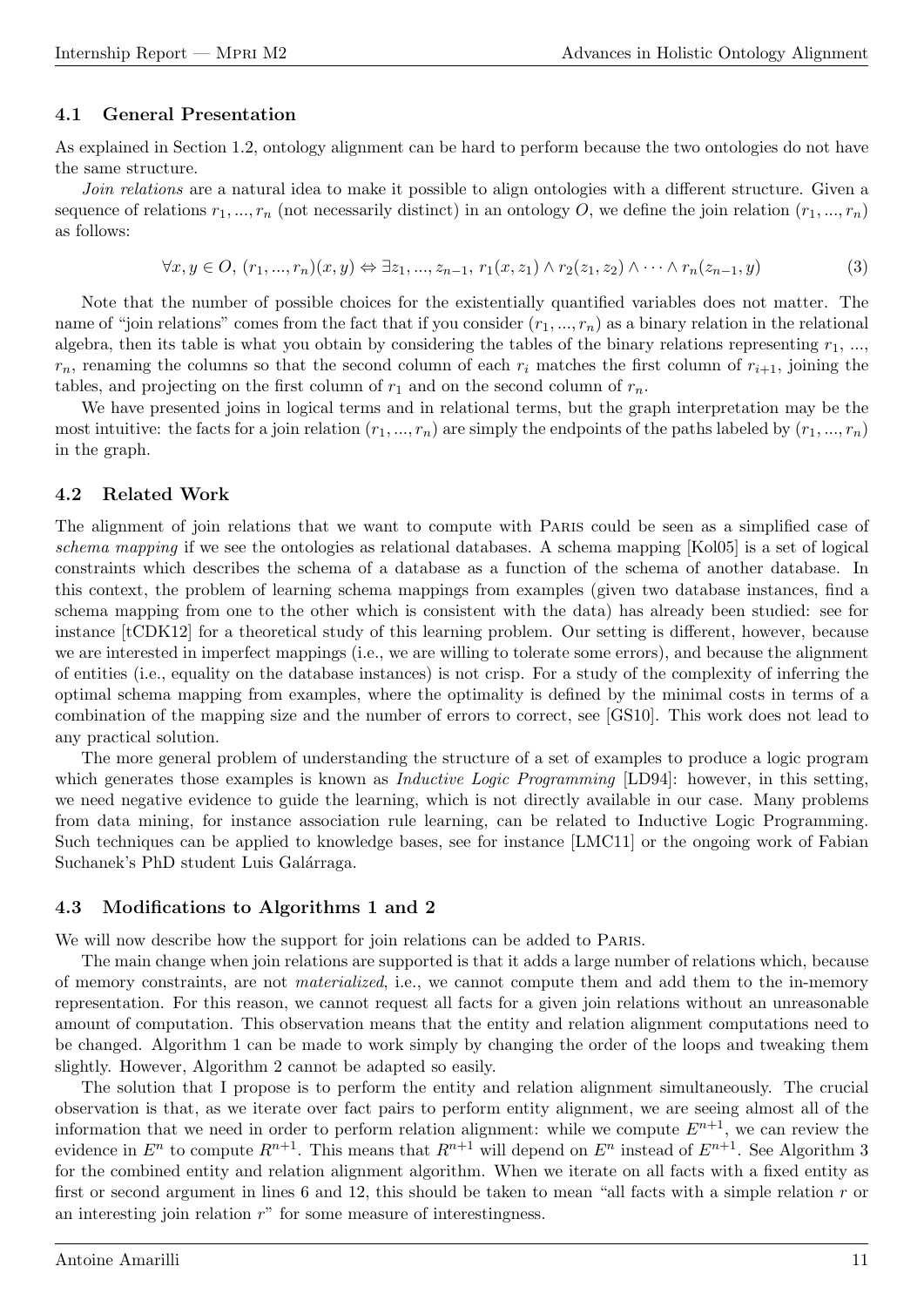Algorithm 3: Entity and relation alignment computation

Data:  $O_1$ ,  $O_2$ ,  $E^n$ , and  $R^n$ **Result:**  $E^{n+1}$  and  $R^{n+1}$ 1 for  $(x, x') \in O_1 \times O_2$  do  $2 \mid Q[x, x']$ : /\* Stores the product for equation  $(1)$  \*/  $3 N := new HashMap();$ /\* Stores the numerator for equation  $(2)$  \*/ 4  $D := \textbf{new}$  HashMap(); /\* Stores the denominator for equation  $(2)$  \*/ 5 for  $x \in O_1$  do 6 **for** r, y such that  $r(x, y)$  do  $\begin{array}{|c|c|c|}\n\hline\n\end{array}$   $\begin{array}{|c|c|c|}\n\hline\nv := 1;\n\end{array}$  $\mathbf{s}$  |  $T := \textbf{new}$  HashMap();  $\mathbf{9}$  | for y' such that  $E^n[y, y'] > 0$  do 10 **for** x' such that  $E^n[x, x'] > 0$  do 11  $\vert v := v \times (1 - E^n[x, x'] \times E^n[y, y'])$ ; 12 **for** r', x' such that  $r'(x', y')$  do <sup>13</sup> Q[x, x<sup>0</sup> ] · ·= Q[x, x<sup>0</sup> ] × (1 − fun−<sup>1</sup> (r) × E<sup>n</sup> [y, y<sup>0</sup> ] × R<sup>n</sup> [r 0 /\* Direction 1  $*/$ <sup>14</sup> Q[x, x<sup>0</sup> ] · ·= Q[x, x<sup>0</sup> ] × (1 − fun−<sup>1</sup> (r 0 ) × E<sup>n</sup> [y, y<sup>0</sup> ] × R<sup>n</sup> [r, r<sup>0</sup> ]); /\* Direction 2 \*/ 15 | | | if  $T[r']$  was not initialized then  $\begin{array}{|c|c|c|c|c|}\hline \textbf{16} & & \end{array} \begin{array}{|c|c|c|c|}\hline \textbf{16} & & \end{array} \begin{array}{|c|c|c|c|}\hline \textbf{17}[r'] & := \textbf{1}; \end{array}$ 17  $|T[r'] := T[r'] \times (1 - E^n[x, x'] \times E^n[y, y']$ /\* Align r and  $r'$  \*/ 18 **for** r' such that  $T[r']$  was initialized do 19  $\parallel$  if  $N[r, r']$  was not initialized then  $\begin{array}{|c|c|c|c|}\hline \text{20} & & \end{array} \begin{array}{|c|c|c|c|}\hline \text{ } & N[r,r'] := 0; \end{array}$  $\begin{array}{|c|c|c|}\hline\textbf{21} & & N[r,r'] := N[r,r'] + (1-T[r']^2) \hline \end{array}$ /\* Update numerator for  $r(x, y)$  \*/ 22 if  $D[r]$  was not initialized then  $23 \mid \cdot \mid D[r]:=0;$ 24 |  $D[r] := D[r] + v;$ /\* Update denominator for  $r(x, y)$  \*/ 25 for  $(x, x') \in O_1 \times O_2$  do 26  $\Big| E^{n+1}[x,x'] := 1 - Q[x,x'];$ 27 for  $(r, r') \in O_1 \times O_2$  do 28  $\left| R^{n+1}[r,r'] := N[r,r']/D[r]; \right.$ 

The notion of "interestingness" to use when exploring joins is an important question. In our implementation, we used a simple depth-first traversal of the graph at each node, bounded by a maximum depth. Note that this traversal must store the various facts that it encounters and discard duplicates, because a same fact can correspond to different paths in the graph since we do not care about intermediate entities (see Figure 4 in Appendix B for an example of this).

To parallelize the computation of Algorithm 3, we can share Q across the various threads as before, but we cannot share the numerators and denominators  $N$  and  $D$  across the threads because of possible race conditions. Instead, we make each thread compute its own  $N$  and  $D$  from the entities that it took care of, and we sum the N and D once all threads have finished following Equation (2). This can be thought of as a simple MapReduce operation: the Map step maps entities to values of  $N$  and  $D$  accounting for the facts involving this involving this entity as first argument, and the Reduce step sums the D and N.

One advantage of Algorithm 3 over Algorithms 1 and 2 is that the only accesses made to  $O_2$  are of the form "get all facts involving a certain literal or entity" or "find all literals similar to a certain literal". We do not need to iterate over all relations, or find all facts for a given relation. This could be useful to apply PARIS to an intensional setting, where one of the ontologies to align is stored on a distant server and can only be accessed through simple requests: Algorithm 3 can proceed by querying the remote ontology for facts about matched entities, and discover the relations of the remote ontology and align them on the fly. This is also useful when one ontology is much smaller than the other, for instance in the case of Section 7: we will only explore the small part of the big ontology which is close to literals which match in the small ontology, which ensures good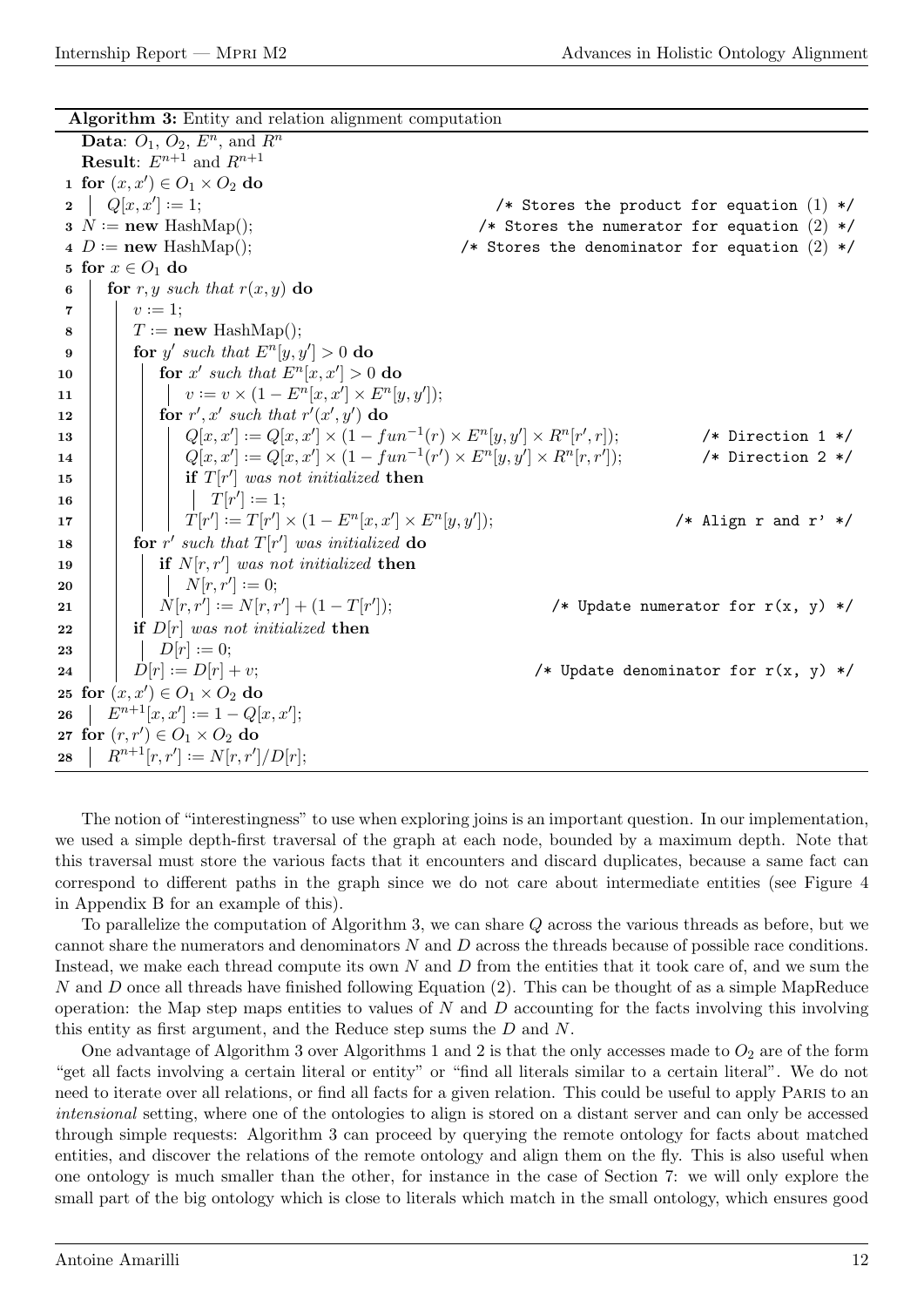running time.

One drawback of Algorithm 3, however, is that the relation alignment is only computed in one direction (i.e., determining that a relation of  $O_1$  is included in a relation of  $O_2$ ), like with Algorithm 2, so we need to run this algorithm a second time (switching the roles of  $O_1$  and  $O_2$ ) to obtain a relation alignment in the second direction. It seems that the relation alignment rule makes this hard to avoid, for the following reason: whenever x and y in  $O_1$  align with x' and y' in  $O_2$  and there is a fact  $r'(x', y')$  but no fact  $r(x, y)$ , then we must account for  $r'(x', y')$  in the denominator of Equation (2) for r'; however, when exploring  $O_1$ , we have no reason to see this fact because  $x$  and  $y$  are not linked by any fact. An interesting question that we leave open is to know whether it is possible to compute an approximation of the relation alignment in both directions by performing Algorithm 3 only once.

#### 4.4 Functionality Estimation

To perform the computation, we need to know the functionality of join relations. Determining them is an interesting subproblem that I did not manage to solve satisfactorily. We can count the number of occurrences and the size of the domain of joins like we do for simple relations, but this is already a challenging task on large ontologies such as Yago (remember that join relations are not materialized). It seems that the functionality of join relations should be related to the functionality of the individual relations which comprise them, but a closer look suggests that this probably not the case. For a join of two relations  $(r_1, r_2)$ , the functionality can be very different depending on how the join occurs, i.e., depending on the intersection of  $r_1$ 's codomain and  $r_2$ 's domain. See Figure 5 in Appendix B if you need an illustration. In the light of such examples, it seems unlikely that useful, tight bounds can be derived.

For this reason, as a simple heuristic, we set the functionality of a join relation to be the minimum of the functionalities of the individual relations being joined.

It is interesting to note that the related problem of estimating the cardinality of joins (i.e., the number of facts for a join relation) has been studied in the context of triple stores because it can be used to estimate the size of intermediate results to help choose query execution plans. See for instance [NW08] or more specifically [NM11].

### 4.5 Practical Issues and Further Work

To select interesting joins to perform, we tried to limit first to all joins with a length of 2. In practice, we did not manage to run an alignment task with this setting on large ontologies, and only ran it in a setting where one of the ontologies was small (see Section 7).

To actually perform the alignment of large ontologies using joins, a more clever approach would be needed to select which joins are promising and which joins should not be explored, and possibly with which relations we should try to align a certain join relation. Algorithm 3 allows us to estimate on the fly the support of join relations and the current confidence of a relation alignment. This could be used to stop considering alignments early if they do not seem promising.

Another issue with join relations is that we should not pay attention to relations with insufficient support. However, it is not easy to know how the support should be bounded, especially if we wish to retain the parameter-free nature of Paris. One option, inspired by minimum description length and by [GS10], would be to say that an alignment should be kept only if the extent to which it explains the data (i.e., the amount of data that it summarizes) is larger that the space it takes to describe this alignment.

Despite those shortcomings, the addition of joins make it possible for Paris to align the simple cases of joins which occur in the restaurant dataset from the Ontology Alignment Evaluation Initiative, 2010 [EFM+10], thus bringing the recall of relation alignments on this dataset from 66% to 100% while maintaining 100% precision.

# 5 Convergence Analysis

There is no guarantee of convergence for Paris, only experimental proof. This section outlines possible ideas to prove the convergence in simplified models of Paris.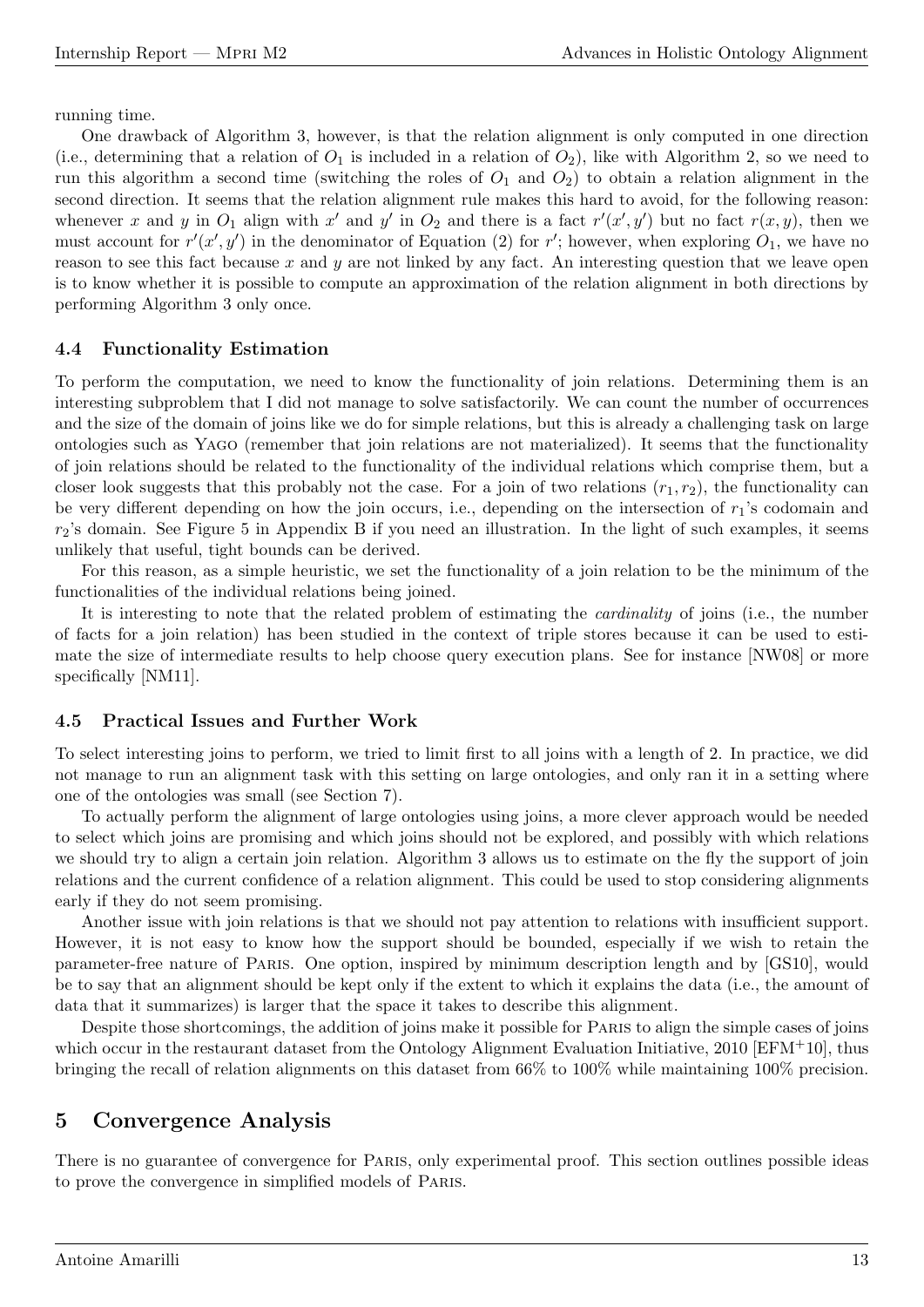As a general remark, let us first notice that if we fix the relation alignment score, then the entity alignment scores converge, because they are bounded (in [0, 1]) and increase component-wise. Formally, since we start to iterate at the zero vector, then it must be the case that for all  $(x, x') \in O_1 \times O_2$ ,  $Pr^1(x \equiv x') \ge P^0(x \equiv x') = 0$ , and the entity alignment equation guarantees that if  $P^{i+1}(x \equiv x') \ge P^i(x \equiv x')$  then  $P^{i+2}(x \equiv x') \ge P^{i+1}(x \equiv x')$  $x'$ ), so a trivial induction proves our claim. However, this does not give us any intuition about the meaning of the fixpoint.

In this section, we present a simplification of the PARIS entity alignment equation (Equation (1)) and try to link it to a variant of PageRank. We then present an alternate entity alignment equation suggested by this analogy. Conversely, a simple example on non-convergence in a specific case is given in Appendix D.

#### 5.1 A Simpler Model

In this subsection, we fix the relation alignment scores and we consider a simplified model:

- Couples of relations are either aligned (with score 1) or not aligned (with score 0).
- Relations are either inverse functional (with score 1) or not inverse functional (with score 0).
- We propagate alignments in a one-directional fashion, i.e., we do not symmetrize, we only take into account  $fun^{-1}(r)$  and  $r \subseteq r'$ .

In this simplified setting, the entity alignment equation rewrites to:

$$
\Pr^{n+1}(x \equiv x') = 1 - \prod_{\substack{r(x,y) \\ r'(x',y') \\ fun^{-1}(r) = 1}} (1 - \Pr^{n}(y \equiv y')) \tag{4}
$$

We can simplify (4) by looking at the log-probabilities defined as follows and designed so that as  $Pr^{n}(x \equiv x')$ takes values in [0, 1],  $LPr^n(x \equiv x')$  takes values in [0, + $\infty$ ]:

$$
LPr^{n}(x \equiv x') := -\log(1 - Pr^{n}(x \equiv x')) \tag{5}
$$

Equation (4) rewrites to:

$$
LPr^{n+1}(x \equiv x') = \sum_{\substack{r(x,y) \\ r'(x',y') \\ fun^{-1}(r)=1}} LPr^n(y \equiv y')
$$
\n(6)

To simplify this equation further, we will formalize a representation of ontologies as labeled graphs: we write  $O_1 = (V_1, R_1, E_1)$  where  $V_1$  are the entities and literals,  $R_1$  are the relations, and  $E_1 \subset V_1 \times R_1 \times V_1$  are the facts, and likewise for  $O_2$ .

Now, consider the product graph  $G = (V_1 \times V_2, R_1 \times R_2, E)$  with:

$$
E = \{ ((x, x'), (r, r'), (y, y')) \mid (x, r, y) \in E_1, (x', r', y') \in E_2, \text{fun}^{-1}(r) = 1, r' \subseteq r \}
$$
(7)

Except for the conditions on the functionality and on relation alignments, this is exactly the product automata construction if you see  $O_1$  and  $O_2$  as automata on the alphabets  $R_1$  and  $R_2$ . Now, let us rewrite Equation (4), writing  $(x, x')$  instead of  $(x \equiv x')$ :

$$
LPr^{n+1}(x, x') = \sum_{((x, x'), (r, r'), (y, y')) \in E} LPr^n(y, y')
$$
\n(8)

Some of the terms of this sum come from neighboring entity alignments, and other come from neighboring literal alignments. Let us distinguish those two cases by defining:

$$
L(x, x') = \sum_{\substack{((x, x'), (r, r'), (l, l')) \in E \\ l \text{ and } l' \text{ literals}}} \text{LPr}^n(l, l')
$$
\n
$$
(9)
$$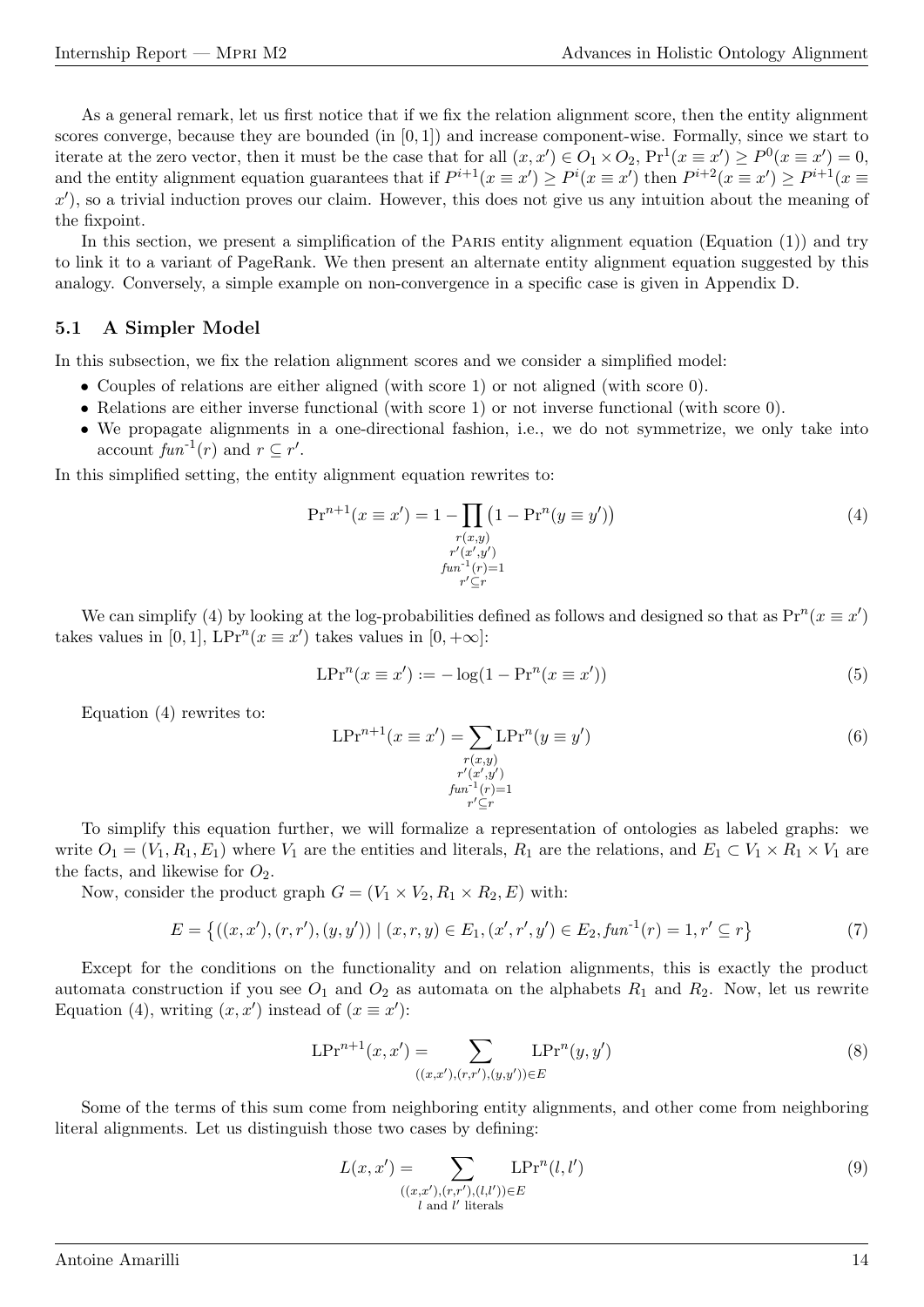Remember that  $LPr^n(l, l')$  is a constant denoting the similarity of l and l', and  $LPr^n(y, l') = LPr^n(l, y') = 0$ for all entities y, y'. Define  $G' = (V_1 \times V_2, R_1 \times R_2, E')$  and  $E' = E \setminus \{(x, r, y) \mid x \text{ or } y \text{ literal}\}.$  Write M the adjacency matrix of G' (where rows and columns are indexed by couples of proper entities in  $O_1 \times O_2$ ). We will see  $L$  and the  $LPr^n$  as vectors indexed by such couples. We can therefore write:

$$
LPr^{n+1} = M \, LPr^n + L \tag{10}
$$

Hence, the Paris computation converges if and only if the LPr series defined in this way converges in  $[0, +\infty]$ , with  $LPr^0 = \vec{0}$ .

The point of reformulating the Paris computation in this way is to compare it to linear systems such as PageRank. To the difference of PageRank, however, M is not stochastic, so there is no conservation of mass (but diverging to  $+\infty$  still translates as convergence for  $Pr^n$ ), and there is an affine L term which biases the computation towards alignments which are close to couples of similar literals.

More specifically, we can link this model to the use of Green measures in [OS07], but in our case we use L to bias the computation instead of a Dirac measure on only one node.

#### 5.2 A Different Model

It seems natural to lift the restrictions that we made on the simpler model so that  $M$  can have arbitrary coefficients in  $[0, 1]$  instead of  $\{0, 1\}$ . Sadly, doing this directly will not work. For concision, we will stay in the unidirectional model, and will write  $A(r, r') = \Pr^n(r' \subseteq r) \times fun^{-1}(r)$ . The translation of Equation (1) to log probabilities does not give what we intend:

$$
LPr^{n+1}(x \equiv x') = \sum_{\substack{r(x,y) \\ r'(x',y')}} -\log(1 - A(r,r') \Pr^n(y \equiv y')) \tag{11}
$$

Our hope was that there would exist a function  $B(r, r')$  such that:

$$
LPr^{n+1}(x \equiv x') = \sum_{\substack{r(x,y) \\ r'(x',y')}} B(r,r') LPr^n(y \equiv y')
$$
\n(12)

If we want to obtain this, then we should replace Equation (1) by:

$$
\Pr^{n+1}(x \equiv x') = 1 - \prod_{\substack{r(x,y) \\ r'(x',y')}} (1 - \Pr^{n}(y \equiv y'))^{B(r,r')}
$$
\n(13)

Sadly, if we do this, we lose the probabilistic interpretation of Equation (1). The probabilistic interpretation was, informally: " $x$  and  $x'$  are aligned if one of the following events (that we assume to be independent) is true: for some  $r(x, y)$  and  $r'(x', y')$ , y and y' are aligned and the alignment should be propagated over  $(r, r')$ ". In other words,  $A(r, r') \Pr^n(y \equiv y')$  is to be interpreted as the conjunction of " $r' \subseteq r$  and r is inverse functional" and "y and  $y'$  are aligned". By contrast, the alternative equation that we propose does not have a clear probabilistic interpretation.

An interesting question for further work would be to find out the difference in performance between the use of Equation (1) with its probabilistic approach and the use of Equation (13) with the interpretation that we described.

#### 5.3 Understanding the Full Paris

To prove the convergence of the whole Paris, it would be necessary to take into account the fact that relation alignment scores vary. However, relation alignment scores are not increasing, but can vary arbitrarily, so the simple argument for convergence given at the beginning of this section does not apply anymore. It seems challenging to study the convergence of the sequence  $(E<sup>n</sup>, R<sup>n</sup>)$ ; it would perhaps be more promising to fix  $R<sup>n</sup>$ , compute the limit for entity alignments, compute  $R^{n+1}$ , compute the limit for entity alignments, compute  $R^{n+2}$ , etc., and prove that this whole process converges. To do so, we would need to understand to what extent the relation alignment computation "respects" the entity alignment and leads to convergence of the whole process.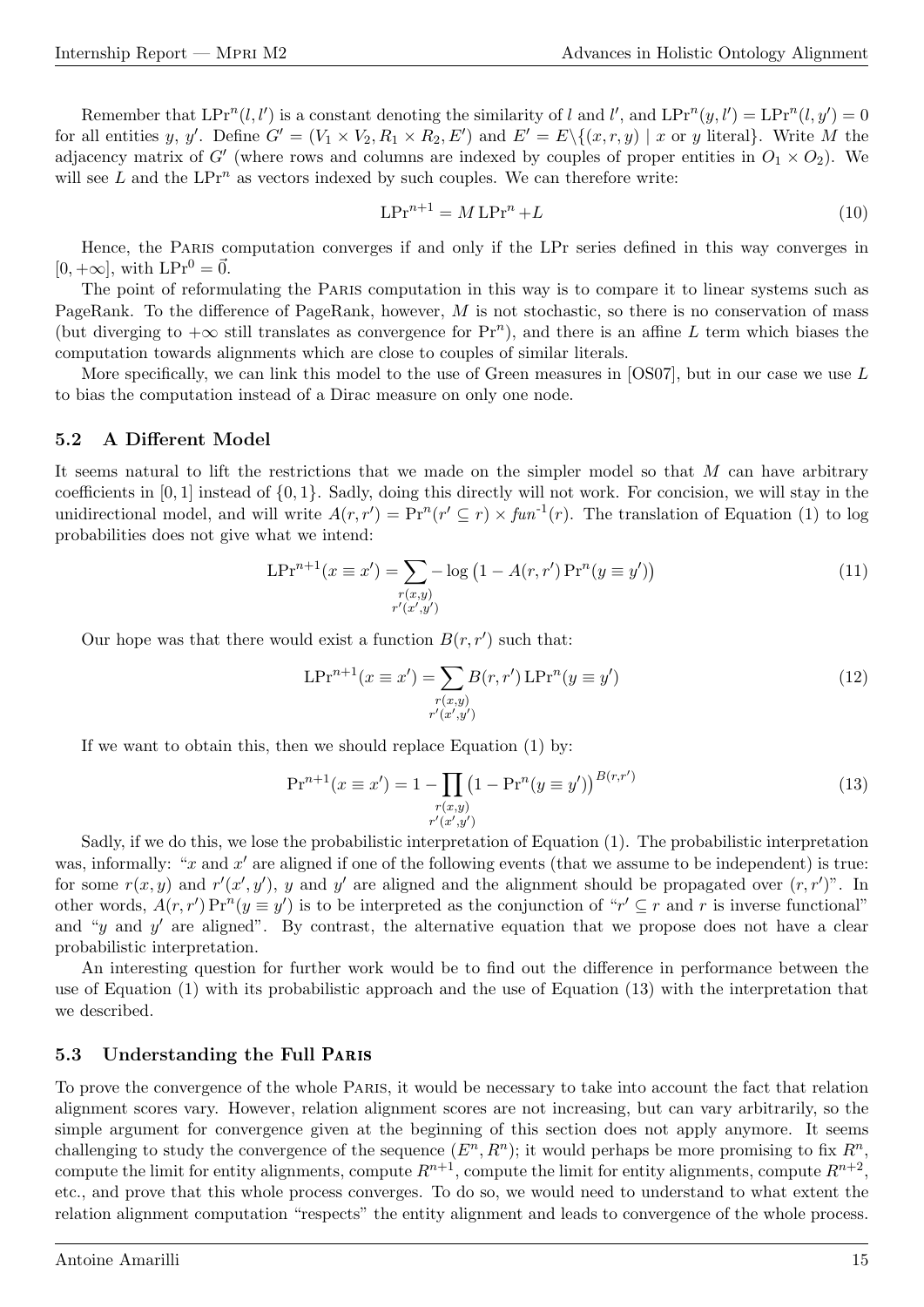# 6 Approximate Literal Matching

In this section, we present an improved way to match literals in PARIS through *shingling*. The shingling technique itself was implemented by Mayur Garg (see Section 6.4), I took care of the integration with Paris.

### 6.1 Motivation

The alignments computed by PARIS are initialized ("bootstrapped") by an alignment on literals defined as a similarity function L giving, for any couple of literals x, y, an equality score  $L(x, y) \in [0, 1]$ . The simplest such function is the exact equality function such that  $L(x, x) = 1$  and  $L(x, y) = 0$  if  $x \neq y$ . The original implementation of Paris ([SAS11], sections 5.3 and 6.3) uses the exact equality function with simple normalization techniques: remove language information and datatypes, and (for the datasets where it helps) lowercase and remove punctuation.

The simple approach has limitations, however, because literals in the two ontologies might differ slightly because of spelling variations and typos. For instance, where one ontology may represent the name of Charles Dickens as "Charles Dickens", another one may write "Dickens, Charles", "C. Dickens", or, in the case of ontologies extracted automatically, "by Charles Dickens". The simple approach will consider all these literals to be different, whereas we would want to notice that they are similar and give them a non-zero score to use them in the alignment.

This suggests that a more elaborate literal similarity function is needed. This problem is challenging, because the literals in the ontologies can be of a very diverse nature: they can represent strings, of course, but also numbers, dates, date ranges, etc. We study alternatives designed for the case of strings, because it is a common case and gives a reasonable approximation for other literal types.

### 6.2 Possible Approaches

There are several well-known string similarity measures:

- Levenshtein similarity The Levenshtein distance computes the minimal number of insertions, substitutions and deletions to go from one string to the other. It is computed with a simple dynamic programming algorithm which runs in time proportional to the product of the length of the two strings. The Levenshtein distance can be normalized to  $[0, 1]$  by dividing it by the length of the longest of the two strings, and can be turned in a similarity measure by taking the similarity to be one minus the normalized distance.
- Damerau–Levenshtein similarity The Damerau–Levenshtein distance is defined like the Levenshtein distance but adds transpositions as an edit operation of cost 1.
- $n$ -gram similarity If we look at the set of  $n$ -grams of a string (either at the character or at the word level), then we can define a similarity between two strings as the Jaccard similarity of their sets of  $n$ -grams. (The Jaccard similarity of two sets is the size of their intersection divided by the size of their union.)

However, because we are dealing with large ontologies, the number of distinct literals is very high: for instance, there are 2.3 million distinct literals in DBpedia and 2.7 million in Yago. Hence, we cannot afford to compute the similarity between all pairs of literals. The algorithm for Paris suggests that the operation which we have to optimize is the following: given one literal x, we need to find the literals in the other ontology which are close to x for the similarity measure of interest.

A good idea to do so is to preprocess the literals of both ontologies and index them in a way which allows queries to be run more efficiently. This problem is called *approximate dictionary searching* and occurs in a variety of contexts: spell-checkers (which suggest dictionary words which are close to a misspelled word), automated speech recognition and optical character recognition (find dictionary words which are close to a recognized word), search engines (e.g., the "did you mean" feature of Google) and computational biology (find DNA sequences in a database which are similar to a query sequence).

Numerous methods are known for approximate dictionary searching within a certain distance threshold for the Levenshtein and Damerau–Levenshtein distances: see [Boy11] for a general survey. However, in our context, we do not need to respect an exact threshold for edit distance, but only want to get a reasonable number of good candidates (and do not require precision or recall to be 1). Besides, because we can both have small changes within words but also changes in word order, we can neither use the Levenshtein similarity at word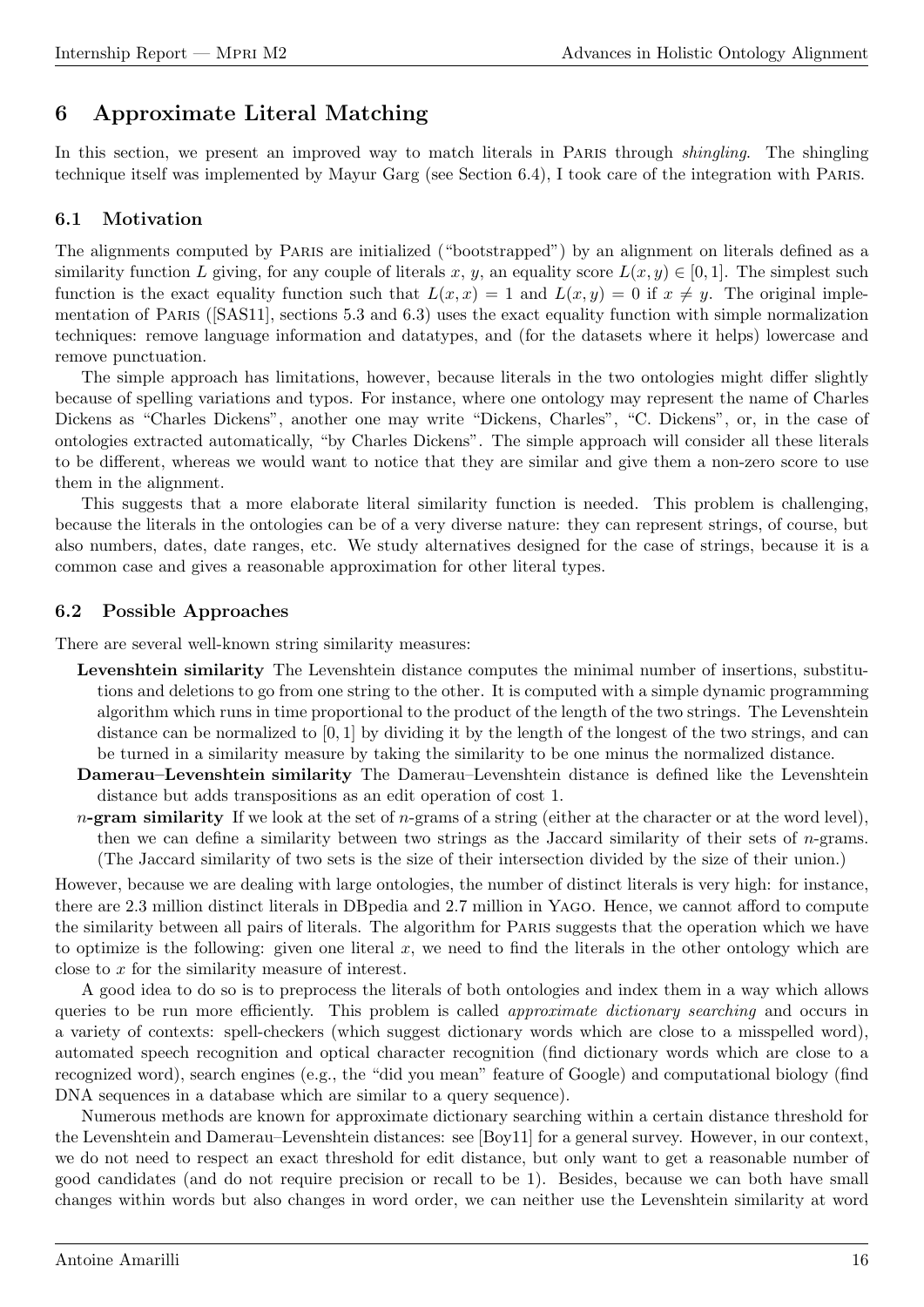level nor use it at character level. Instead, we choose to use the n-gram similarity measure at the character level.

The methods described in  $[Boy11]$  which index *n*-grams of a string are sequence-based filtering methods such as inverted n-gram files (section 7.1.2) or the unigram signature hashing (section 7.2.5). However, inverted  $n$ -gram file have a large index size which is problematic in our setting (because the index has to reside in main memory), and unigram signature hashing is a folklore method with poor performance. For these reasons, we turn to a different scheme.

#### 6.3 Shingling

Shingling (or *MinHash* applied to the shingle set) is a technique which maps strings to a constant-size summary of their set of shingles (a.k.a. n-grams): these summaries can be indexed efficiently and an approximation of the Jaccard similarity of the shingle sets can be computed from them. It was introduced in [BGMZ97] to find duplicate in sets of Web pages, and presented in  $[MRS08, AMR<sup>+</sup>11]$  for the same purpose, using as shingles the *n*-grams at word level. We use it to approximate the *n*-gram similarity measure on our literals, by taking as shingles the  $n$ -grams at character level. In this subsection, we review how this technique works and explain how we use it in our setting.

Shingling relies on the following observation: if we draw at random a hash function  $f$  from shingles to arbitrary values, then f essentially acts as a random permutation of the shingles. To simplify the analysis, we will assume that f has no collisions, which is extremely likely given the small number of possible shingles for the values of n that we use. Given a set of shingles S, the minimum  $\phi_f(S) = \min_{s \in S} f(s)$  is thus realized by a random element of S under a uniform distribution; hence, given two sets  $S_1$  and  $S_2$  of Jaccard similarity  $J(S_1, S_2)$ , we have ([MRS08], p. 439 of the online edition):

$$
Pr_f(\phi_f(S_1) = \phi_f(S_2)) = J(S_1, S_2)
$$
\n(14)

Now, notice that we can use the law of large numbers to get an arbitrarily good estimation of  $J(S_1, S_2)$ . Choose a constant N, and draw a family  $(f_i)_{1\leq i\leq N}$  of hash functions independently at random. Given a set of shingles  $S = (s_i)$ , we compute the  $f_i(s_i)$  and define the sketch of S to be the N-uple  $\psi(S) = (\min_i f_i(s_i))_{1 \leq i \leq N}$ . As an abuse of notation, for two strings x and y, we will write  $J(x, y)$  the Jaccard similarity of the set of shingles of x and y (which is the n-gram similarity of x and y), and will write  $\psi(x)$  the sketch of the set of shingles of x. Remember that  $L(x, y)$  is the *n*-gram similarity of x and y. Now, by Equation (14), if we consider two strings x and y, an unbiased estimator for the Jaccard similarity of the set of shingles of x and y is the proportion of positions at which the sketches of both strings are equal. Formally:

$$
\lim_{N \to \infty} \frac{|\{i \in \{1, ..., N\} \mid \psi(x)_i = \psi(y)_i\}|}{N} = L(x, y)
$$

The point of this estimator is that it can be used to index a collection of strings in an efficient fashion. Build N hash tables  $(H_i)$  (solving collisions by chaining), and for every string x of the collection, compute its sketch  $\psi(x)$  and hash x in each hash table  $H_i$  at position  $\psi(x)_i$ . Of course, to save memory, we only store references to  $x$  in the hash tables, not copies of  $x$ .

Now, given a query string y and a threshold k, we can compute its sketch  $\psi(y)$ , and, from the N cells  $(H_i[\psi(y)_i])_i$ , extract those strings which occur at least k times. As an interesting side remark, note that the obvious algorithm to do this (scan the  $N$  cells, count the number of occurrences of each string, and keep those which occur more than  $k$  times) is not the most efficient one. The problem of retrieving the candidate strings is the T-occurrence problem of [LLL08] (section III, p. 2), for  $T := k$ . Their results show that elaborate approaches such as their DivideSkip algorithm can be significantly more efficient than the straightforward method (which they call ScanCount).

By the results above, the strings which occur in at least  $k$  of these  $N$  cells have been estimated to have a Jaccard similarity with y of at least  $k/N$ . Because this set of candidate strings should be small, we can actually afford to re-compute the exact similarity between them and the query string: the point of the estimator is only to filter the strings. Hence, by indexing the literals of one ontology, we can, given a query string from the other ontology, obtain efficiently the similar literals with their similarity scores.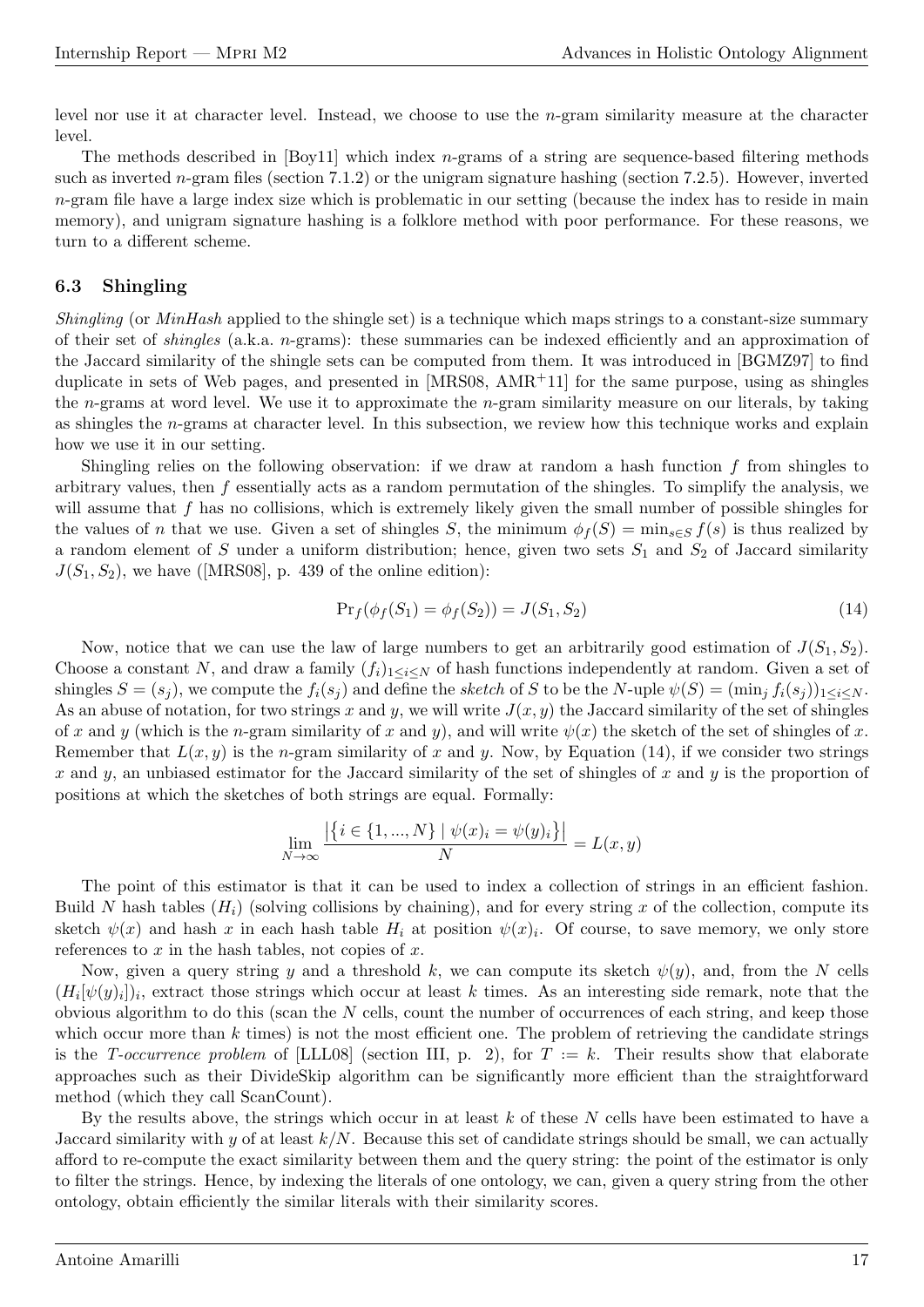### 6.4 Implementation

A standalone implementation of the shingling technique was implemented in Java by Mayur Garg who interned in the DBWeb team from IIT Delhi. Mayur also investigated the best choice of parameters for our needs: number of hash function to use, characteristics of the hash functions, and value of n for the n-grams, evaluated in terms of query time, memory usage, and recall. Details are available in his report [Gar12].

I helped supervise Mayur and assisted him in his work. I also improved the implementation of Paris to allow it to use Mayur's code.

### 6.5 Results

To investigate experimentally the efficiency of approximate literal matching, we tested the results of Paris with the shingling technique on the restaurant dataset from the Ontology Alignment Evaluation Initiative,  $2010$  [EFM<sup>+</sup>10], which was used to evaluate the original version of PARIS. We compare the shingling technique to the straightforward use of the exact equality function, and to the use of the exact equality function up to an ad-hoc normalization technique devised specifically for this dataset.

The results are summarized in Table 3 in Appendix B and show that the results of the shingling technique are comparable to ad-hoc normalization. By contrast, the shingling technique is generic and does not depend on the dataset.

# 7 Application to Deep Web Analysis and Ontology Enrichment

In this section, I present a possible use of Paris for information extraction from deep Web sources. This is joint work with Marilena Oita, who is currently doing her PhD on "Deriving Semantic Objects from the Structured Web" under Pierre Senellart's supervision. It has been accepted as a vision paper for the VLDS workshop of the VLDB conference [OAS12]. Parts of this section are directly adapted from the publication.

### 7.1 Introduction

The *deep* Web consists of dynamically-generated Web pages that are reachable by issuing queries through HTML forms. A form is a section of a document with special control elements (e.g., checkboxes, text inputs) and associated labels. Users generally interact with a form by modifying its controls (entering text, selecting menu items) before submitting it to a Web server for processing. Usually, the contents of the form are used to prepare a query which is run on a backend database, and the results of this query are presented on the response page.

Forms are primarily designed for human beings, but it is an important challenge to design automated agents that are able to use them. A first possible use of such agents is simply to crawl the result pages that can be obtained from the form: for instance, this is an improvement over existing search engine crawlers such as Googlebot which do not know how to fill forms and thus are not able to crawl and index result pages. Furthermore, more elaborate uses are possible thanks to the structured nature of the information on result pages: we can try to extract structured data from them, and use it to build ontologies or to enrich existing ontologies.

Most existing approaches for automated form understanding rely on domain knowledge: they assume that the domain of the form is known. Besides, they tend to separate the steps of form interface understanding and information extraction from result pages, although both contribute to a more authentic vision on the backend database schema. The form interface exposes in the input schema some attributes describing the query object, while response pages present this object instantiated in Web records that outline the form output schema.

A harder challenge is to understand the semantics of the backend database schema and how they relate to the object of the form. For instance, we want to understand that a given form allows us to query a database of books, that a certain input field and result page internal path corresponds to the title of the book, and that another field and internal path corresponds to the author of the book. Once again, previous attempts to achieve this have only relied on heuristics, or have assumed domain-specific knowledge.

Our approach to form interface understanding integrates two components. The first component is a system developed by Marilena Oita during her PhD which analyzes and probes forms, identifies records in result pages,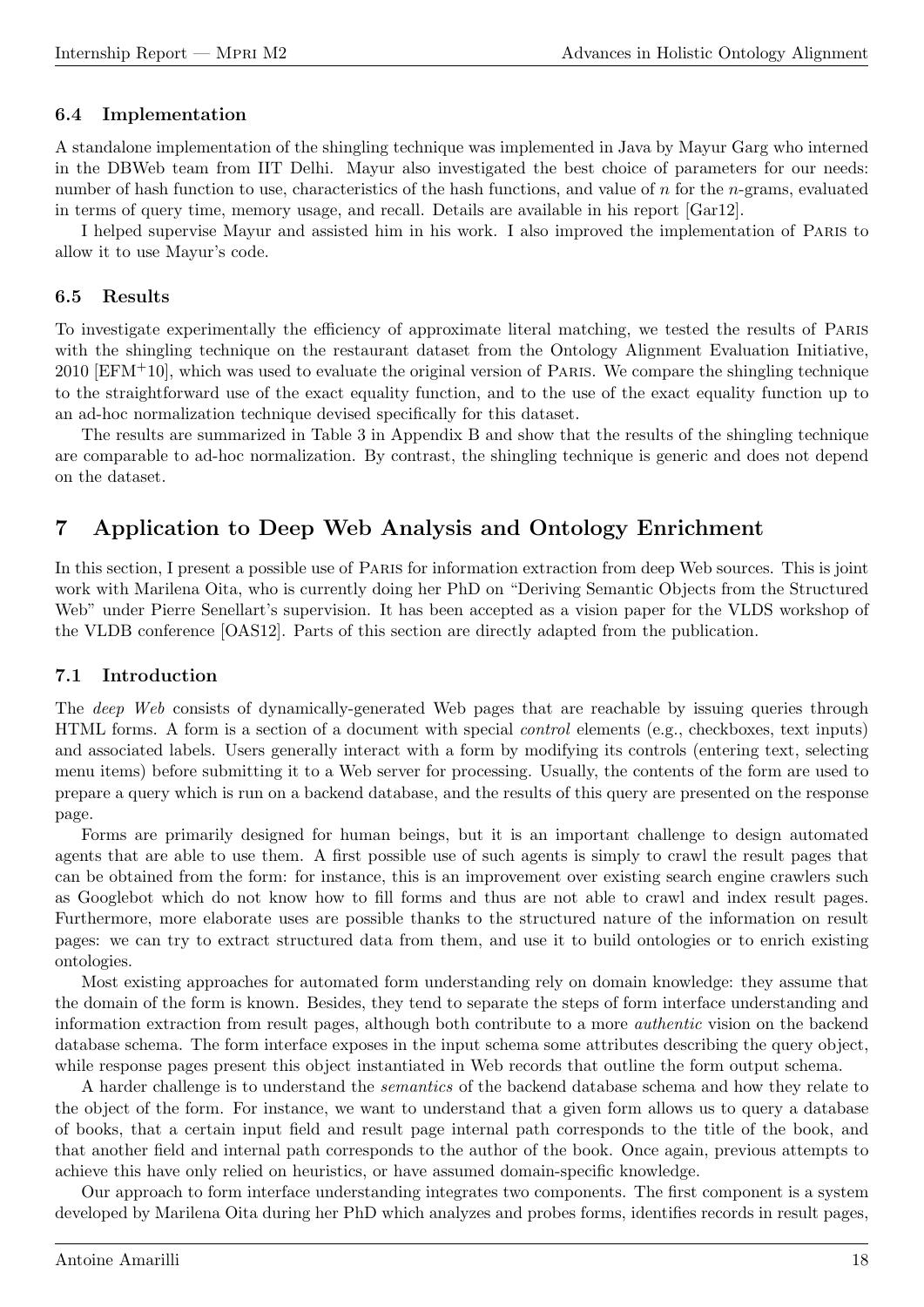establishes a mapping of the input and output schema, and represents the results of this crawling as an ontology. The second component is the Paris system, which is used to align this ontology to the general-purpose ontology YAGO [SKW07]. This alignment allows us to identify the backend database objects (because the *entities* which represent them are aligned to Yago entities) and to understand the semantics of the form input fields and the output page internal paths (because the relations which represent them are aligned to Yago relations). This alignment crucially relies on new features of Paris that I developed during my internship: support for join relations (Section 4) and approximate literal matching (Section 6).

### 7.2 Building an Ontology from a Deep Web Source

The deep Web analysis system by Marilena produces a sample ontology from the deep Web source. In this section, I summarize how this is being done, by reviewing the first steps of Figure 6 in Appendix B which is an overview of the whole process. Details about the steps performed by Marilena's system are available in [OAS12].

The form is first *analyzed* and *probed* by entering stop words or neighboring terms into the form fields. The system *identifies records* from the result page using [OS12] and identifies the *output schema* as the DOM paths where record contents vary. It *aligns input and output schemas* by submitting record attribute values in form fields and trying to find matches.

Marilena's system then represents the data extracted from the Web records as RDF triples [W3C04d] in the following manner:

- 1. Each record is represented as an entity;
- 2. All records are of the same class, stated using rdf:type;
- 3. The attribute values of records are viewed as literals;
- 4. Each record links to its attribute values through the relation (i.e., predicate) that corresponds to the record internal path of the attribute type in the response page;

It should be noted that since this information is represented as RDF, we could add much more information to the representation provided that we have the means to extract it. Though Marilena's current implementation does not do this, we could include a more detailed representation of a record by following the hyperlinks that we identify in its attribute values and replacing them in the original response page with the DOM tree of the linked page. In this way, the extraction can be done on a more complete representation of the backend database. We could also add complementary data from various sources, e.g., Web services or other Web forms belonging to the same domain.

### 7.3 Ontology Alignment

The ontology generated in the previous section must now be aligned to a reference ontology. Paris is a good choice to perform this alignment, because it is holistic and we benefit from all the alignments that it is able to perform:

- Entity alignment. This allows us to identify records from the deep Web source that are also present in the reference ontology.
- Class alignment. This allows us to determine the class(es) of the deep Web records in the reference ontology.
- Relation alignment. This allows us to determine the relations between the deep Web records, their realizations in the output schema of the form (e.g., understand that a certain DOM path in records indicates the author of the book represented by this record), and their realizations in the input schema of the form (e.g., understand that a certain form field allows us to search books by title).

The use of approximate literal matching is required to perform this alignment efficiently. Indeed, extracted literals usually differ from those of Yago because of alternate spellings or surrounding stop words. A typical case on Amazon is the addition of related terms, e.g., "Hamlet (French Edition)" instead of just "Hamlet". An independent possible improvement that could be made to the extraction phase to mitigate this issue is to perform pattern identification among data values of the same type.

Furthermore, the support for join relations is also necessary in this context, because attributes in the result pages of the form might not map to a simple relation in the source ontology. For instance, the "author"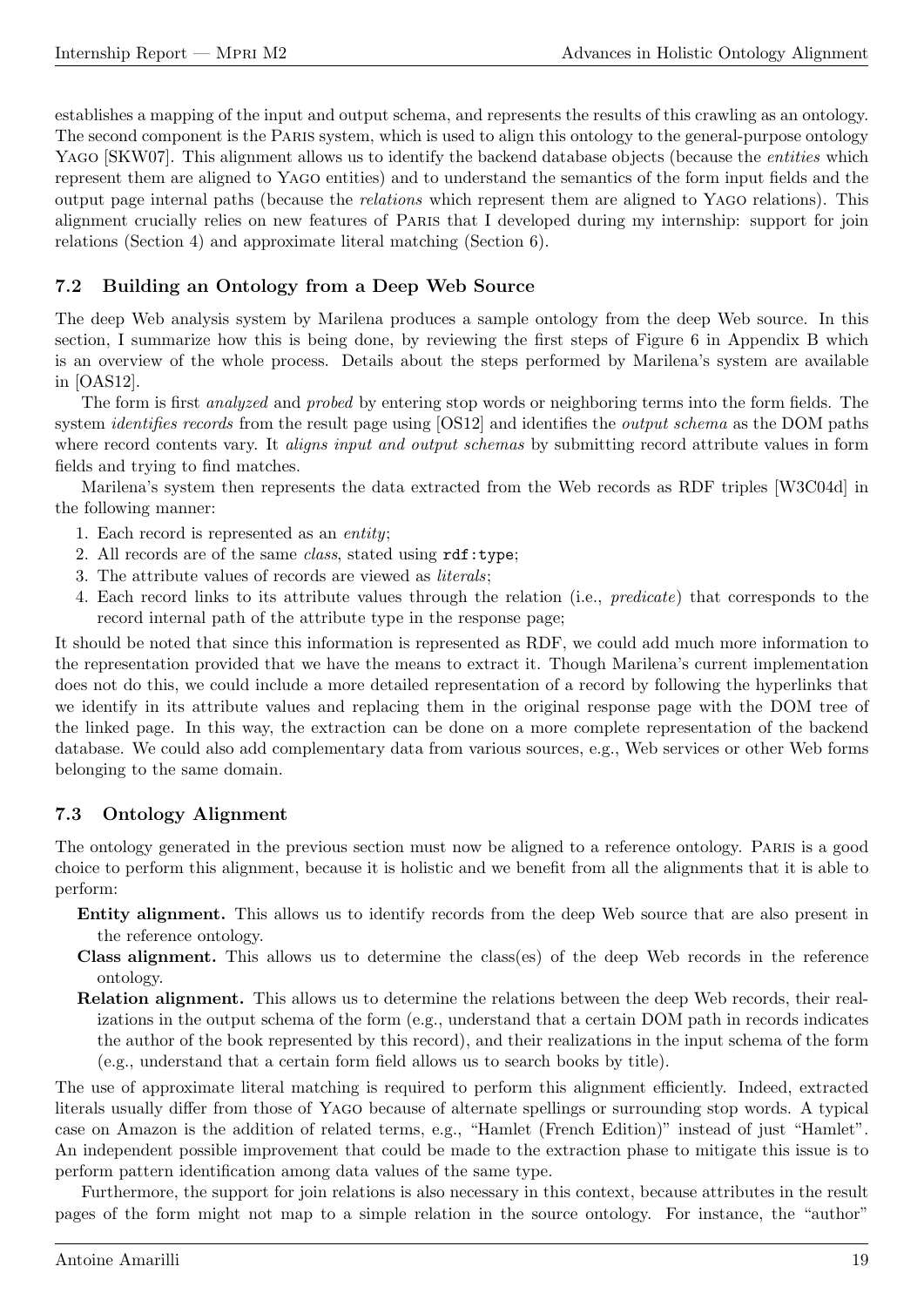attribute in a form would correspond to a two-step path in YAGO (y: created, y: hasPreferredName). To ensure that the alignment with joins can be performed efficiently, we limit the length of joins to 2. Since the sample ontology extracted from the deep Web source is small, this ensures that we will not explore the full reference ontology, but only those parts which are at a distance of at most 2 to a literal which aligned with a literal from the sample ontology.

Of course, a limitation of this whole approach is that there must be some overlap between the records of the deep Web source and the entities of the reference ontology. If this is not the case, then the alignment computed by Paris will necessarily be empty (or meaningless). If we use Yago as a reference ontology, then this means that we are limited to domains on which Wikipedia has sufficient coverage.

#### 7.4 Form Understanding and Ontology Enrichment

Ontology alignment gives us knowledge about the data types, the domains and ranges of record attributes, and their relation to the object of the form (in our case, a book). The propagation of this knowledge to the input schema through the input–output mapping (for the form elements that have been successfully mapped) results in a better understanding of the form interface. On the one hand, we can infer that a given field of the Amazon advanced search form expects author names, and leverage Yago to obtain representative author names to fill in the form. This is useful in intensional or extensional automatic crawl strategies of deep Web sources. On the other hand, we can probe the interface to generate new result pages for which data location patterns are already known and enrich Yago through the alignment that we once determined.

There are three main possibilities to enrich the ontology. First, we can add to the ontology the *instances* that did not align (e.g., we can use the Amazon book search results to add to Yago the books for which it has no coverage). Second, we can add facts (triples) that were missing in Yago. Third, we can add the relation types that did not align. For instance, we can add information about the publisher of a book to Yago. This latter direction is more challenging, because we need to determine if the relation types contain valuable information. One safe way to deal with this relevance problem is to require attribute values to be mapped to a form element in the input schema. We can then use the label of the element to annotate them.

#### 7.5 Results on Amazon Book Search

We have prototyped this approach for the Amazon book advanced search form<sup>2</sup>. Obviously, we cannot claim any statistical significance of the results we report here, but we believe that the approach, because it is generic, can be successfully applied to other sources of the deep Web.

Our preliminary implementation performed agnostic probing of the form, wrapper induction, and mapping of input–output schemas. It generated a labeled graph with 93 entities and 10 relation types out of which 2 (title and author) are recognized by Yago. Literals underwent a semi-heuristic normalization process (lowercasing, removal of parenthesized substrings). We then replaced each extracted literal with the most similar literal in YAGO if the 2-gram similarity was higher than an arbitrary threshold.

We aligned this graph with YAGO by running PARIS for 15 iterations, i.e., a run time of 7 minutes (most of it was spent loading YAGO, the proper computation took 20 seconds). Though the vast majority of the books from the dataset were not present in Yago, the 6 entity alignments with best confidence were books that had been correctly aligned through their title and author. To limit the effect of noise on relation alignment, we recomputed relation alignments on the entity alignments with highest confidence; the system was thus able to properly align the title and author relations with y:hasPreferredName and (y:created, y:hasPreferredName), respectively. These relations were associated to the record internal paths of the output schema attributes and propagated to form input fields.

# Conclusion

Due to space constraints, we will not repeat the conclusion of our report here, but refer the reader to page 2 for a summary of contributions and a discussion of further work.

<sup>2</sup>http://www.amazon.com/gp/browse.html?node=241582011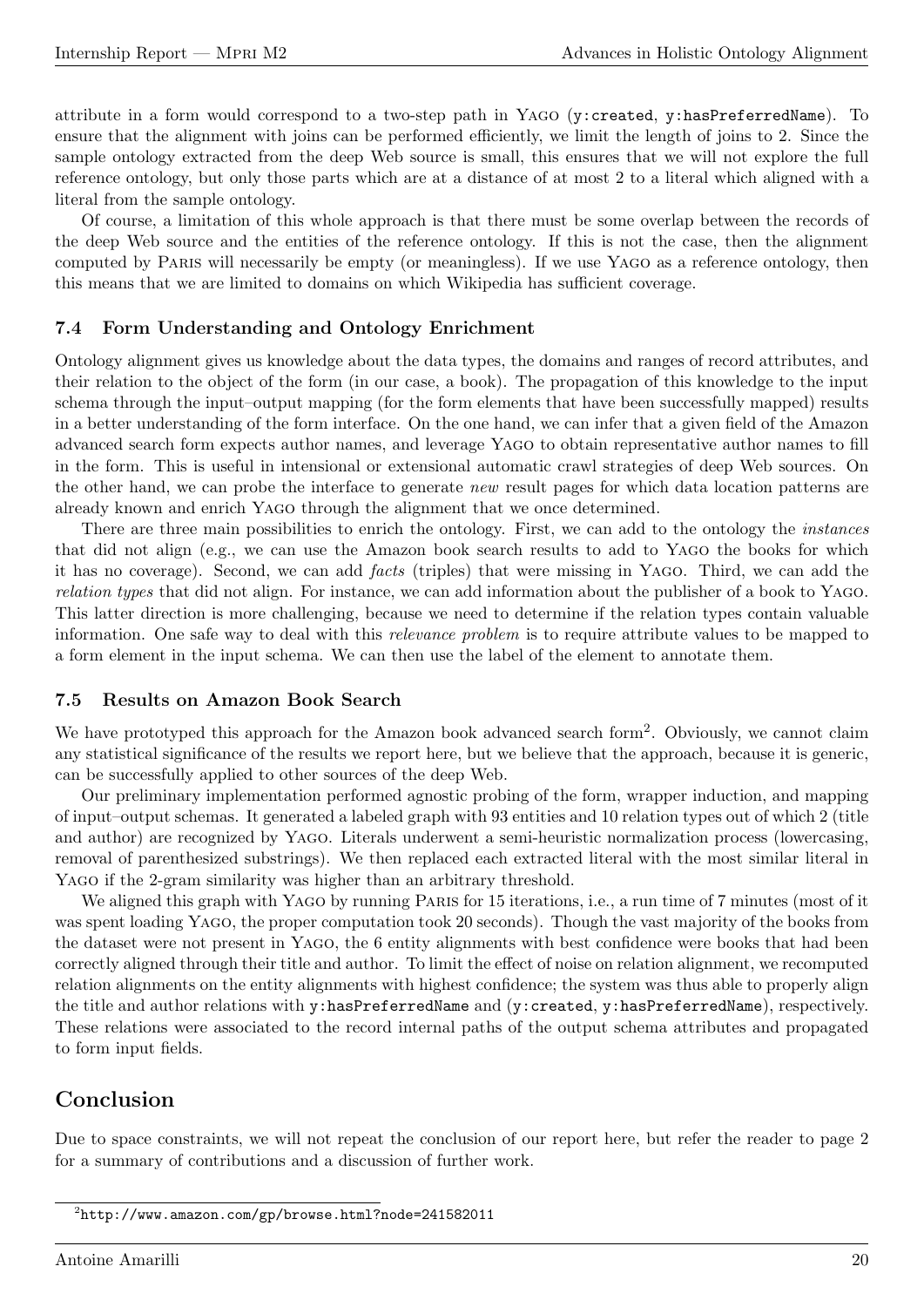# Appendix A. References

- [ADMR05] David Aumueller, Hong-Hai Do, Sabine Massmann, and Erhard Rahm. Schema and ontology matching with COMA++. In Proceedings of the 2005 ACM SIGMOD international conference on Management of data, SIGMOD '05, pages 906–908, New York, NY, USA, 2005. ACM.
- [Ama] Antoine Amarilli. Graph labeling schemes. http://a3nm.net/work/research/graph\_labeling\_ schemes.pdf.
- [AMR+11] Serge Abiteboul, Ioana Manolescu, Philippe Rigaux, Marie-Christine Rousset, and Pierre Senellart. Web Data Management, chapter 13. Cambridge University Press, 2011.
- [BGMZ97] Andrei Z. Broder, Steven C. Glassman, Mark S. Manasse, and Geoffrey Zweig. Syntactic clustering of the Web. Computer Networks and ISDN Systems, 29(8–13):1157–1166, 1997. Papers from the Sixth International World Wide Web Conference.
- $[BLK^+09]$  Christian Bizer, Jens Lehmann, Georgi Kobilarov, Sören Auer, Christian Becker, Richard Cyganiak, and Sebastian Hellmann. DBpedia - a crystallization point for the Web of Data. Journal of Web Semantics, 7(3):154–165, September 2009.
- [Boy11] Leonid Boytsov. Indexing methods for approximate dictionary searching: Comparative analysis. Journal of Experimental Algorithmics, 16, May 2011.
- [Dat] Internet Movie Database. http://www.imdb.com/.
- [EFM<sup>+</sup>10] Jérôme Euzenat, Alfio Ferrara, Christian Meilicke, Juan Pane, François Scharffe, Pavel Shvaiko, Heiner Stuckenschmidt, Ondrej Sváb-Zamazal, Vojtech Svátek, and Cássia Trojahn dos Santos. Results of the Ontology Alignment Evaluation Initiative 2010. In OM'10, 2010.
- [Gar12] Mayur Garg. Intern report. Télécom ParisTech, July 2012.
- [GS10] Georg Gottlob and Pierre Senellart. Schema mapping discovery from data instances. Journal of the ACM, 57(2), January 2010.
- [HPUZ10] Aidan Hogan, Axel Polleres, Jürgen Umbrich, and Antoine Zimmermann. Some entities are more equal than others: statistical methods to consolidate Linked Data. In Proceedings of the Workshop on New Forms of Reasoning for the Semantic Web: Scalable & Dynamic, NeFoRS2010, 2010.
- [Kol05] Phokion G. Kolaitis. Schema mappings, data exchange, and metadata management. In Proceedings of the twenty-fourth ACM SIGMOD-SIGACT-SIGART symposium on Principles of database systems, PODS '05, pages 61–75, New York, NY, USA, 2005. ACM.
- [LD94] Nada Lavrac and Saso Dzeroski. Inductive logic programming techniques and applications. Ellis Horwood series in artificial intelligence. Ellis Horwood, 1994.
- [Lib] British Library. http://www.bl.uk/bibliographic/datasamples.html.
- [Lin] Linked Data. http://linkeddata.org/.
- [LJPD+12] Simon Lacoste-Julien, Konstantina Palla, Alex Davies, Gjergji Kasneci, Thore Graepel, and Zoubin Ghahramani. SiGMa: Simple Greedy Matching for Aligning Large Knowledge Bases. http: //arxiv.org/abs/1207.4525, 2012.
- [LLL08] Chen Li, Jiaheng Lu, and Yiming Lu. Efficient merging and filtering algorithms for approximate string searches. In Proceedings of the 2008 IEEE 24th International Conference on Data Engineering, ICDE '08, pages 257–266, Washington, DC, USA, 2008. IEEE Computer Society.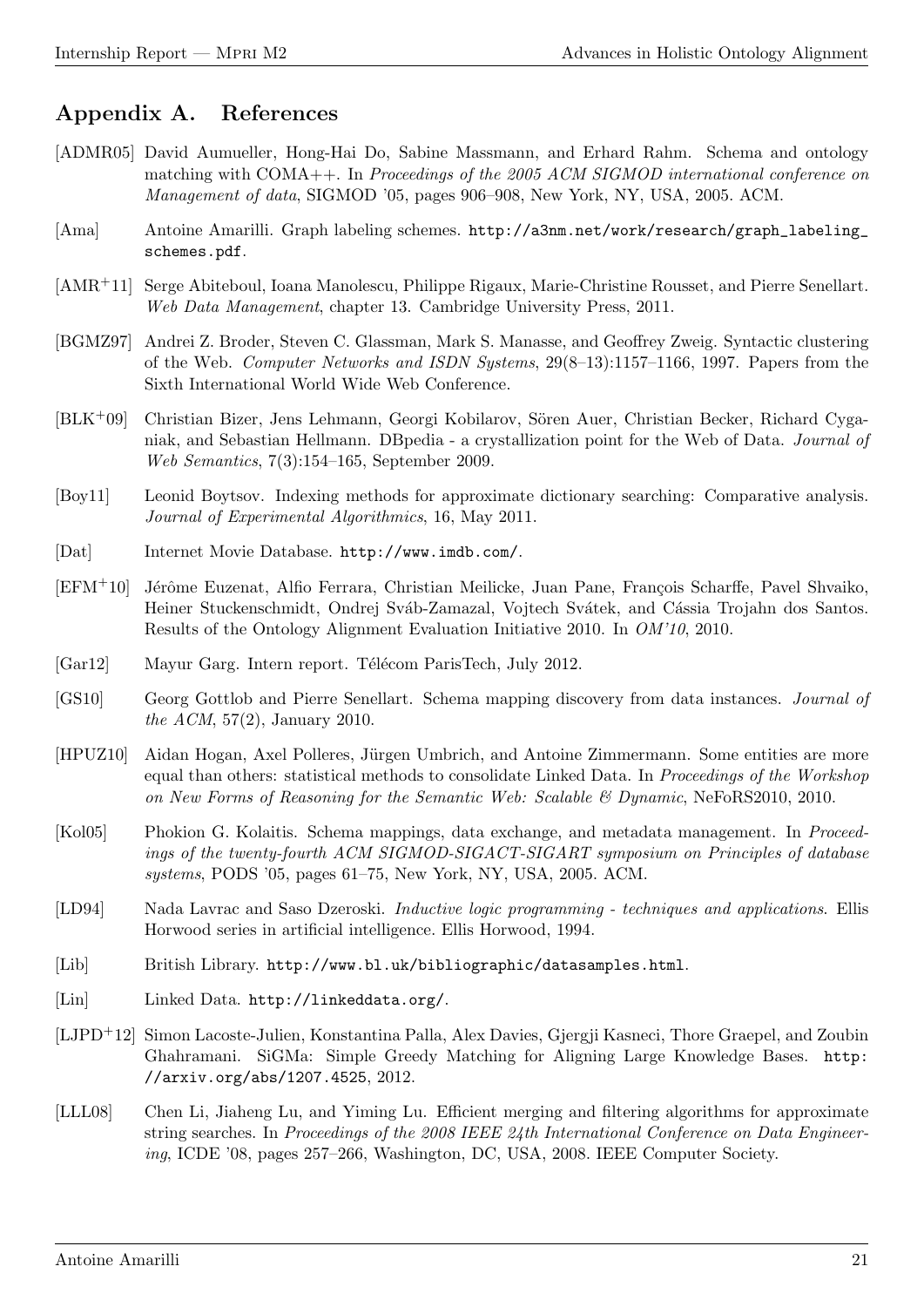- [LMC11] Ni Lao, Tom Mitchell, and William W. Cohen. Random walk inference and learning in a large scale knowledge base. In Proceedings of the Conference on Empirical Methods in Natural Language Processing, EMNLP '11, pages 529–539, Stroudsburg, PA, USA, 2011. Association for Computational Linguistics.
- [LTLL09] Juanzi Li, Jie Tang, Yi Li, and Qiong Luo. RiMOM: A Dynamic Multistrategy Ontology Alignment Framework. IEEE Transactions on Knowledge and Data Engineering, 21:1218–1232, 2009.
- [MRS08] Christopher D. Manning, Prabhakar Raghavan, and Hinrich Schtze. Introduction to Information Retrieval, chapter 19. Cambridge University Press, New York, NY, USA, 2008.
- [NM11] Thomas Neumann and Guido Moerkotte. Characteristic sets: Accurate cardinality estimation for RDF queries with multiple joins. In *Proceedings of the 2011 IEEE 27th International Conference* on Data Engineering, ICDE '11, pages 984–994, Washington, DC, USA, 2011. IEEE Computer Society.
- [NW08] Thomas Neumann and Gerhard Weikum. RDF-3X: a RISC-style engine for RDF. Proceedings of the VLDB Endowement, 1(1):647–659, 2008.
- [OAS12] Marilena Oita, Antoine Amarilli, and Pierre Senellart. Cross-fertilizing deep Web analysis and ontology enrichment. In Proceedings of the 2nd International Workshop on Searching and Integrating New Web Data Sources, VLDS '12, Istanbul, Turkey, 2012. Vision article.
- [OS07] Yann Ollivier and Pierre Senellart. Finding related pages using Green measures: an illustration with Wikipedia. In Proceedings of the 22nd national conference on Artificial intelligence - Volume 2, AAAI'07, pages 1427–1433. AAAI Press, 2007.
- [OS12] Marilena Oita and Pierre Senellart. FOREST: Focused Object Retrieval by Exploiting Significant Tag paths. http://pierre.senellart.com/publications/oita2013forest.pdf, August 2012. Preprint.
- [RD06] Matthew Richardson and Pedro Domingos. Markov logic networks. Machine Learning, 62(1-2):107– 136, 2006.
- [SAS11] Fabian M. Suchanek, Serge Abiteboul, and Pierre Senellart. Paris: Probabilistic alignment of relations, instances, and schema. Proceedings of the VLDB Endowment, 5(3):157–168, 2011. Presented at the VLDB 2012 conference, Istanbul, Turkey.
- [SKW07] Fabian M. Suchanek, Gjergji Kasneci, and Gerhard Weikum. Yago: a core of semantic knowledge. In Proceedings of the 16th international conference on World Wide Web, WWW '07, pages 697–706, New York, NY, USA, 2007. ACM.
- [SSG+] Fabian M. Suchanek, Pierre Senellart, Mayur Garg, Antoine Amarilli, and Serge Abiteboul. PARIS website. http://webdam.inria.fr/paris/.
- [tCDK12] Balder ten Cate, V´ıctor Dalmau, and Phokion G. Kolaitis. Learning schema mappings. In Proceedings of the 15th International Conference on Database Theory, ICDT '12, pages 182–195, New York, NY, USA, 2012. ACM.
- [UGM07] Octavian Udrea, Lise Getoor, and Renée J. Miller. Leveraging data and structure in ontology integration. In Proceedings of the 2007 ACM SIGMOD international conference on Management of data, SIGMOD '07, pages 449–460, New York, NY, USA, 2007. ACM.
- [W3C04a] W3C. RDF Test Cases. W3C Recommendation, 2004. http://www.w3.org/TR/2004/ REC-rdf-testcases-20040210/.
- [W3C04b] W3C. RDF Vocabulary Description Language 1.0: RDF Schema. W3C Recommendation, 2004. http://www.w3.org/TR/2004/REC-rdf-schema-20040210/.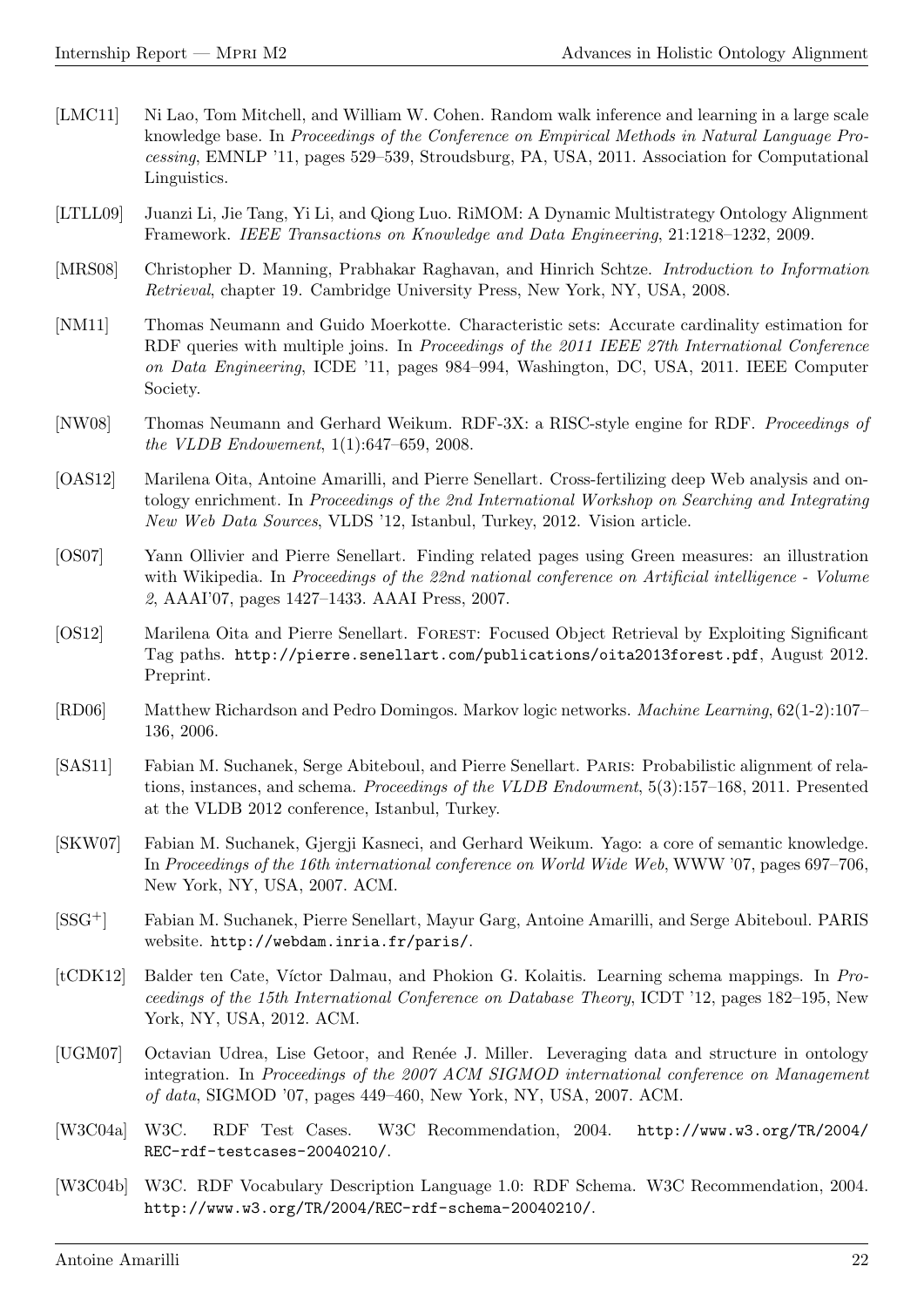- [W3C04c] W3C. RDF/XML Syntax Specification (Revised). W3C Recommendation, 2004. http://www.w3. org/TR/2004/REC-rdf-syntax-grammar-20040210/.
- [W3C04d] W3C. Resource Description Framework (RDF): Concepts and Abstract Syntax. W3C Recommendation, 2004. http://www.w3.org/TR/2004/REC-rdf-concepts-20040210/.
- [W3C09] W3C. OWL 2 Web Ontology Language. W3C Recommendation, 2009. http://www.w3.org/TR/ 2009/REC-owl2-overview-20091027/.
- [W3C11] W3C. Notation3 (N3): A readable RDF syntax. W3C Team Submission, 2011. http://www.w3. org/TeamSubmission/2011/SUBM-n3-20110328/.
- [W3C12] W3C. Turtle: Terse RDF Triple Language. W3C Working Draft, 2012. http://www.w3.org/TR/ 2012/WD-turtle-20120710/.
- [WM] Daniel S. Wilkerson and Scott McPeak. Delta. http://delta.tigris.org/.
- [Zai10] Katrin Zaiß. Instance-based ontology matching and the evaluation of matching systems. PhD thesis, Universität Düsseldorf, Universitäts-und Landesbibliothek, 2010.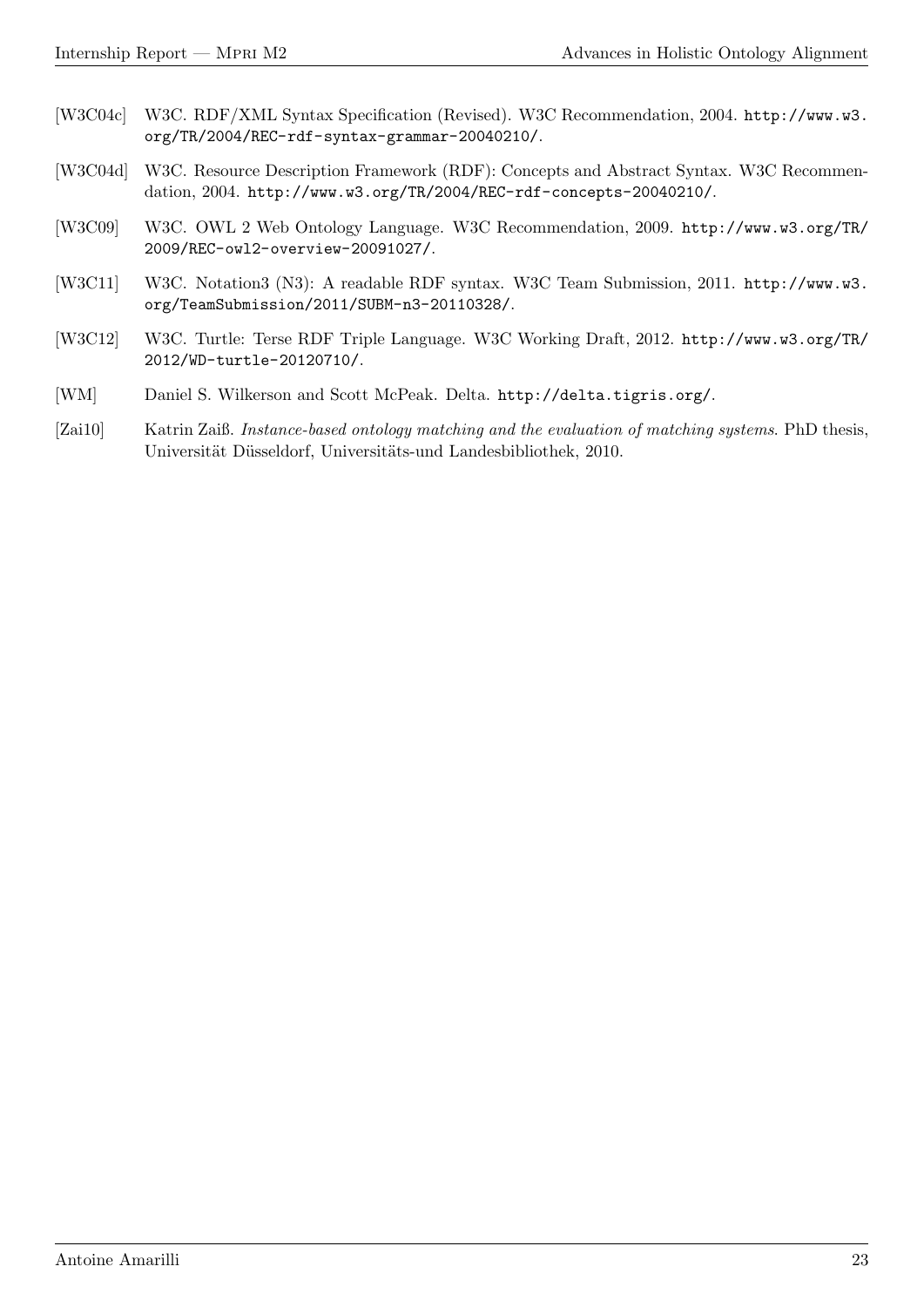# Appendix B. Tables and Figures

|                        | Instances |         |         | Classes |      |       | <b>Relations</b> |         |      |
|------------------------|-----------|---------|---------|---------|------|-------|------------------|---------|------|
|                        | Prec      | Rec     | F       | Prec    | Rec  |       | Prec             | Rec     |      |
| <b>OAEI</b> person     | $100\%$   | $100\%$ | $100\%$ | 100%    | 100% | 100\% | 100\%            | $100\%$ | 100% |
| <b>OAEI</b> restaurant | 95%       | 88%     | 91%     | 100%    | 100% | 100%  | 100\%            | 66%     | 88%  |
| DBpedia-YAGO           | 90%       | 73%     | 81\%    | 94%     |      | -     | 93\%             |         |      |
| $IMDb-YAGO$            | 94%       | 90%     | $92\%$  | 28%     |      |       | $100\%$          | 80%     | 89%  |

Table 1: Summary of the results of Paris on the various datasets. Details are provided in [SAS11].

| Iteration |                 |                | Original PARIS New PARIS (1 thread) New PARIS (4 threads) |
|-----------|-----------------|----------------|-----------------------------------------------------------|
| Startup   | 0h00            | 0h27           | 0h10                                                      |
|           | 4h04            | 0h40           | 0h27                                                      |
| 2         | 5h06            | 3h00           | 1h02                                                      |
| 3         | 5h00            | 0h34           | 0h24                                                      |
| 4         | 5h30            | 0h29           | 0h16                                                      |
| Total     | 20 <sub>h</sub> | 5 <sub>h</sub> | 2h                                                        |

Table 2: Running times in hours for the DBpedia–Yago alignment task. The original Paris was run on an Intel Xeon E5620 CPU clocked at 2.40 Ghz on a machine with 12 GB of RAM. The new Paris was run on an Intel Core i7-3820 CPU clocked at 3.60 Ghz with 48 GB of RAM.

|                                 |        |      | Precision Recall F-measure |
|---------------------------------|--------|------|----------------------------|
| PARIS with exact equality       | 95%    | 88\% | $91\%$                     |
| PARIS with shingling            | 96%    | 95%  | 96%                        |
| <b>PARIS</b> with normalization | $98\%$ | 96%  | $97\%$                     |

Table 3: Results of entity alignment on the restaurants OAEI dataset with exact equality, shingling, and ad-hoc normalization.



Figure 4: Because we project on the extremities, the join relation  $(r_1, r_2)$  only has one fact  $(r_1, r_2)(x, z)$ , not three, so we must store information to discard the duplicates and not count this fact three times by mistake.



Figure 5: If we join the relation on the left (one fact) to the relation on the right (four facts), then the join relation can be either functional  $(f x and a are the same node)$  or not functional  $(f \, y \, \text{and} \, a \, \text{are the same node}).$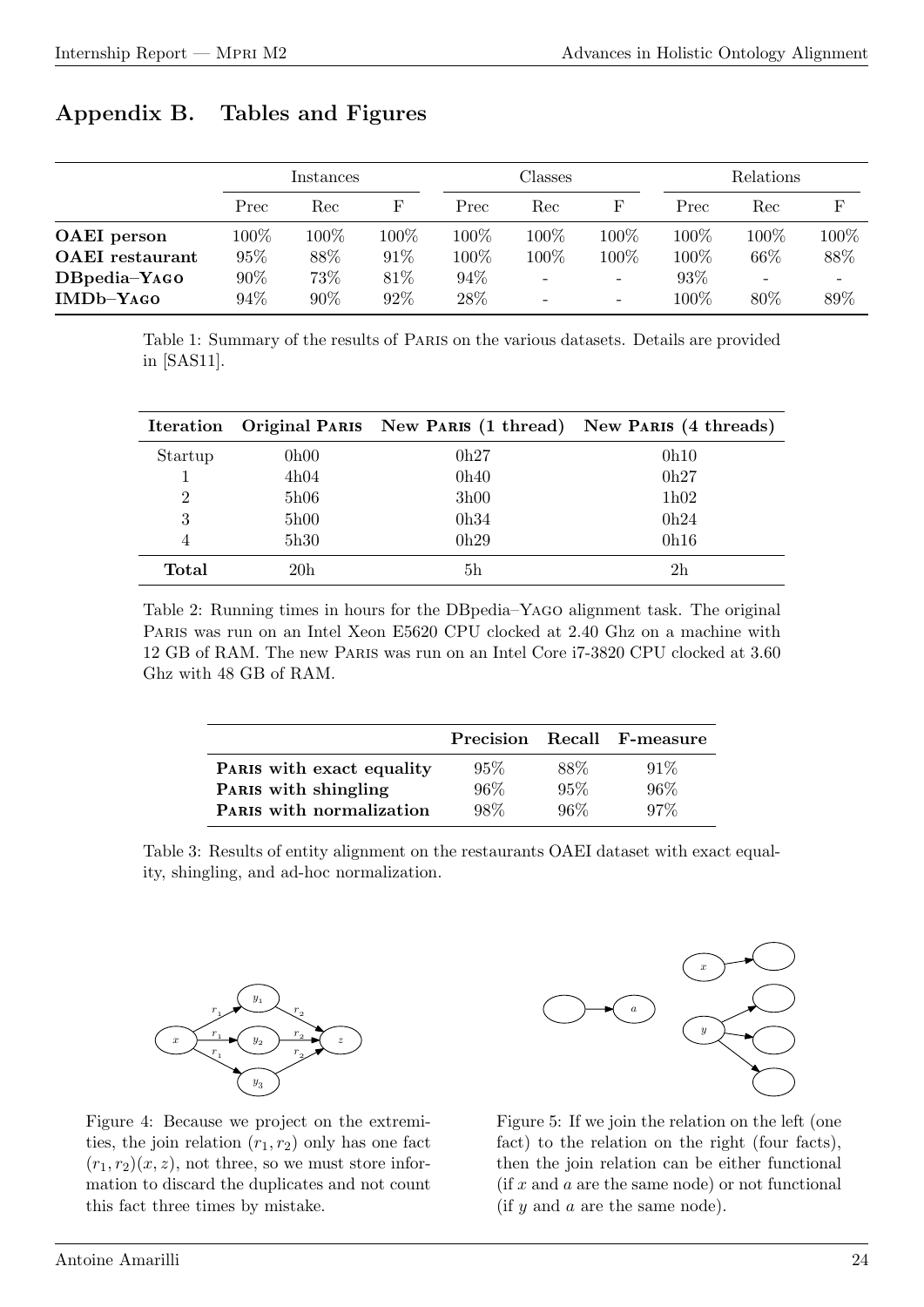

Figure 6: Overview of the envisioned approach

# Appendix C. Refinements to the Entity Alignment Equation

In this appendix, I outline possible changes to Equation (1) by refining its probabilistic interpretation.

The propagation of entity alignment scores is given by Equation (1) on page 8. A condition that we would like to impose on this equation is that it should not lead to *evidence amplification*: namely, for any two entity couples  $(x, x')$  and  $(y, y')$ , if  $P(y \equiv y')$  increases by  $\epsilon$ , then  $P(x \equiv x')$  should not increase by more than  $\epsilon$ .

However, it turns out that this condition is not respected. In the simple case where the only nodes in the graph are x, x', y, and y', and where the only facts are  $r(x, y)$  and  $r'(x', y')$  where r and r' are two perfectly aligned and inverse functional relations (i.e.,  $P(r \subseteq r') = P(r \subseteq r') = 1$  and  $fun^{-1}(r) = fun^{-1}(r') = 1$ ), Equation (1) rewrites as:

$$
Pr(x \equiv x') = 1 - (1 - Pr(y \equiv y'))^{2}
$$
\n(15)

The derivative of  $x \mapsto 1 - (1 - x)^2$  in 0 evaluates to 2, so, whenever  $Pr(y \equiv y')$  increases from 0 to a small value  $\epsilon$ , the value of Pr( $x \equiv x'$ ) increases by  $2\epsilon + o(\epsilon)$ . To fix this problem, a possible way would be to take the harmonic mean of the score from both directions, though this means that we lose the probabilistic interpretation (disjunction) that we had for the previous equation:

$$
\Pr(x \equiv x') = 1 - \prod_{\substack{r(x,y) \\ r'(x',y')}} \sqrt{\left(1 - \Pr(r' \subseteq r) \times fun^{-1}(r) \times \Pr(y \equiv y')\right) \times \left(1 - \Pr(r \subseteq r') \times fun^{-1}(r') \times \Pr(y \equiv y')\right)}\tag{16}
$$

Furthermore, another problem arises whenever multiple relations exist between two nodes. This situation is not unusual and occurs frequently in practice: for instance, in the Yago ontology, a person can be related to the same place through y:wasBornIn and y:diedIn. As a simple example of the problem, let us assume that the facts are  $r_1(x, y)$ ,  $r_2(x, y)$ ,  $r'_1(x, y)$ , and  $r'_2(x, y)$ , that all relations are inverse functional, and that  $r_1$ and  $r'_1$ ,  $r_2$  and  $r'_2$  align perfectly in both directions  $(\Pr(r_i \subseteq r'_i) = \Pr(r'_i \subseteq r_i) = 1$  for  $i = 1, 2)$ . See Figure 7 for an illustration. Substituting this in Equation (16), we obtain:

$$
\Pr(x \equiv x') = 1 - \left(\sqrt{(1 - \Pr(y \equiv y'))^2}\right)^2 = 1 - \left(1 - \Pr(y \equiv y')\right)^2 \tag{17}
$$

Figure 7: Multiple relations between entities.